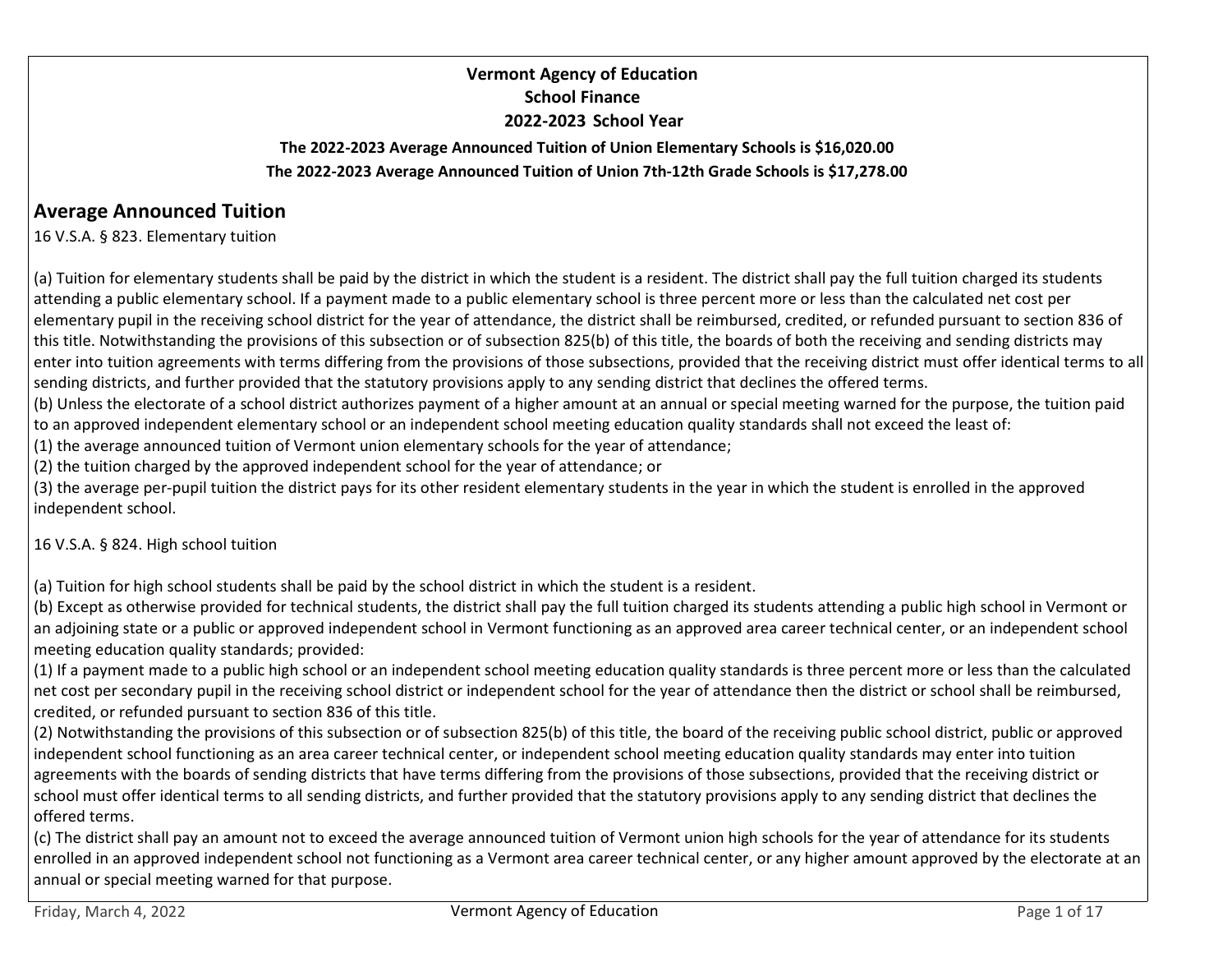|                                   |                                           |                | Sorted by SU number | FY 2023 Announced Tuition<br><b>Vermont Agency of Education</b><br>As reported by VT's Supervisory Unions/Districts per 16 V.S.A. §826(a) |             |             |             |             |
|-----------------------------------|-------------------------------------------|----------------|---------------------|-------------------------------------------------------------------------------------------------------------------------------------------|-------------|-------------|-------------|-------------|
| <b>IS126</b>                      | <b>SHARON ACADEMY THE</b>                 | Grade          | Form                |                                                                                                                                           |             |             |             |             |
| LEAID                             | District                                  | Range          | Received            | K-Part-Time                                                                                                                               | K-Full-Time | Elementary  | Secondary   | Vocational  |
| IS126                             | <b>SHARON ACADEMY THE</b>                 | $7 - 12$       | Yes                 | \$0.00                                                                                                                                    | \$0.00      | \$0.00      | \$18,500.00 | \$0.00      |
| LEAID                             | PA002 BURR AND BURTON ACADEMY<br>District | Grade<br>Range | Form<br>Received    | K-Part-Time                                                                                                                               | K-Full-Time | Elementary  | Secondary   | Vocational  |
| PA002                             | <b>BURR AND BURTON ACADEMY</b>            | $9 - 12$       | Yes                 | \$0.00                                                                                                                                    | \$0.00      | \$0.00      | \$19,200.00 | \$0.00      |
| PA003 LYNDON INSTITUTE            |                                           | Grade          | Form                |                                                                                                                                           |             |             |             |             |
| LEAID                             | District                                  | Range          | Received            | K-Part-Time                                                                                                                               | K-Full-Time | Elementary  | Secondary   | Vocational  |
| PA003                             | LYNDON INSTITUTE                          | $9 - 12$       | Yes                 | \$0.00                                                                                                                                    | \$0.00      | \$0.00      | \$20,827.00 | \$0.00      |
| PA004 ST JOHNSBURY ACADEMY        |                                           | Grade          | Form                |                                                                                                                                           |             |             |             |             |
| LEAID                             | District                                  | Range          | Received            | K-Part-Time                                                                                                                               | K-Full-Time | Elementary  | Secondary   | Vocational  |
| <b>PA004</b>                      | <b>ST JOHNSBURY ACADEMY</b>               | $9 - 12$       | Yes                 | \$0.00                                                                                                                                    | \$0.00      | \$0.00      | \$20,855.00 | \$20,855.00 |
| PA005 THETFORD ACADEMY            |                                           | Grade          | Form                |                                                                                                                                           |             |             |             |             |
| LEAID                             | District                                  | Range          | Received            | K-Part-Time                                                                                                                               | K-Full-Time | Elementary  | Secondary   | Vocational  |
| PA005                             | <b>THETFORD ACADEMY</b>                   | $7 - 12$       | Yes                 | \$0.00                                                                                                                                    | \$0.00      | \$0.00      | \$20,963.00 | \$0.00      |
| <b>SU001 ADDISON NORTHEAST SU</b> |                                           | Grade          | Form                |                                                                                                                                           |             |             |             |             |
| LEAID                             | District                                  | Range          | Received            | K-Part-Time                                                                                                                               | K-Full-Time | Elementary  | Secondary   | Vocational  |
| U061                              | Mt. Abraham Unified SD                    | <b>PK-12</b>   | No                  | \$0.00                                                                                                                                    | \$16,015.00 | \$16,015.00 | \$19,357.00 | \$0.00      |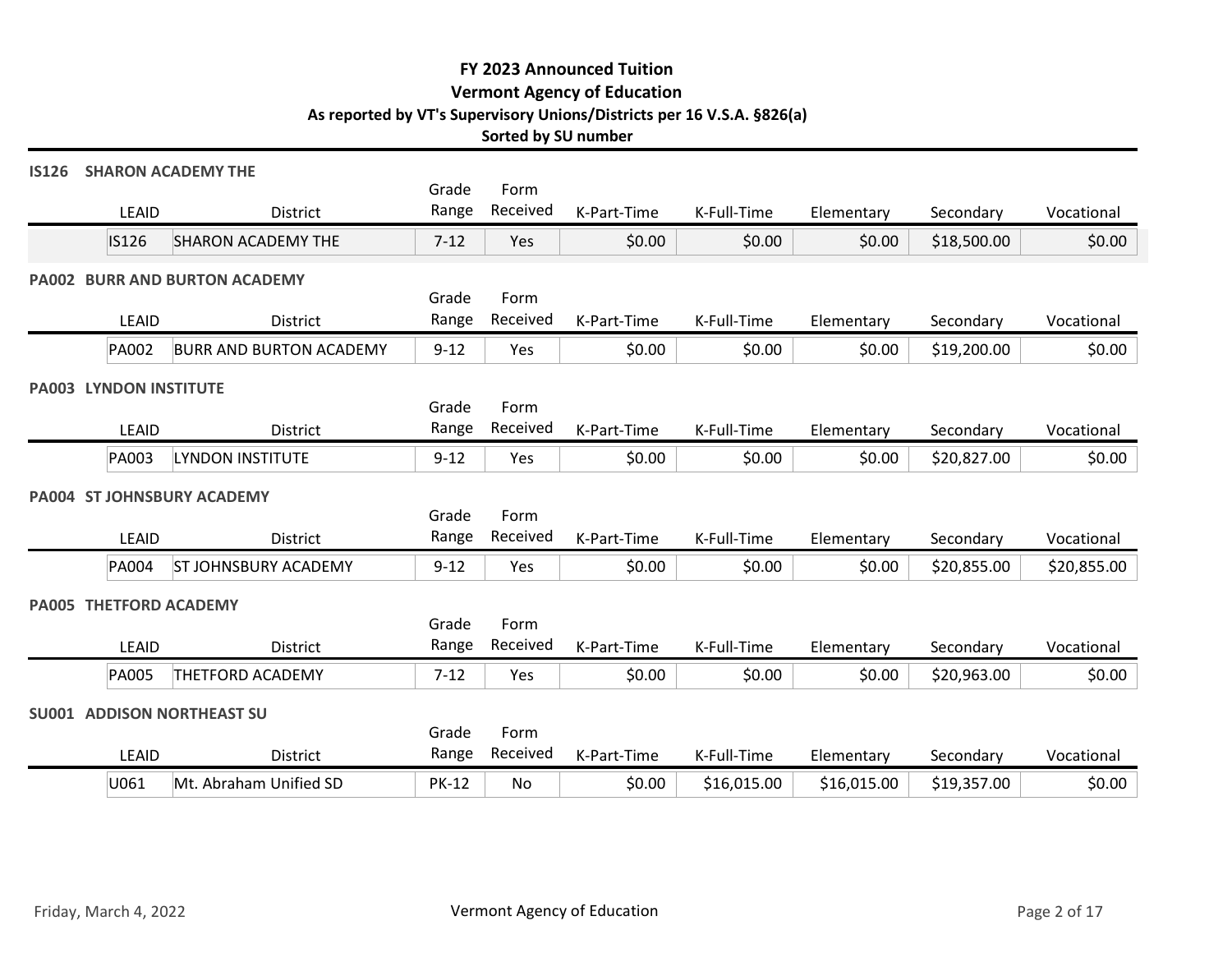|                                   |                                  |                | Sorted by SU number | FY 2023 Announced Tuition<br><b>Vermont Agency of Education</b><br>As reported by VT's Supervisory Unions/Districts per 16 V.S.A. §826(a) |             |             |             |            |
|-----------------------------------|----------------------------------|----------------|---------------------|-------------------------------------------------------------------------------------------------------------------------------------------|-------------|-------------|-------------|------------|
| <b>SU002 ADDISON NORTHWEST SD</b> |                                  |                |                     |                                                                                                                                           |             |             |             |            |
| LEAID                             | District                         | Grade<br>Range | Form<br>Received    | K-Part-Time                                                                                                                               | K-Full-Time | Elementary  | Secondary   | Vocational |
| U054                              | <b>ADDISON NORTHWEST USD #54</b> | <b>PK-12</b>   | Yes                 | \$0.00                                                                                                                                    | \$16,019.00 | \$16,019.00 | \$19,636.00 | \$0.00     |
| <b>SU003 ADDISON CENTRAL SD</b>   |                                  |                |                     |                                                                                                                                           |             |             |             |            |
| LEAID                             | District                         | Grade<br>Range | Form<br>Received    | K-Part-Time                                                                                                                               | K-Full-Time | Elementary  | Secondary   | Vocational |
| U055                              | <b>ADDISON CENTRAL USD #55</b>   | <b>PK-12</b>   | Yes                 | \$0.00                                                                                                                                    | \$18,284.00 | \$18,284.00 | \$19,712.00 | \$0.00     |
| <b>SU004 ADDISON RUTLAND SU</b>   |                                  |                |                     |                                                                                                                                           |             |             |             |            |
| <b>LEAID</b>                      | District                         | Grade<br>Range | Form<br>Received    | K-Part-Time                                                                                                                               | K-Full-Time | Elementary  | Secondary   | Vocational |
| U062                              | Slate Valley Unified USD         | <b>PK-12</b>   | Yes                 | \$0.00                                                                                                                                    | \$16,500.00 | \$16,500.00 | \$17,500.00 | \$0.00     |
| <b>SU005 SOUTHWEST VERMONT SU</b> |                                  |                |                     |                                                                                                                                           |             |             |             |            |
|                                   |                                  | Grade          | Form                |                                                                                                                                           |             |             |             |            |
| LEAID                             | District                         |                | Range Received      | K-Part-Time                                                                                                                               | K-Full-Time | Elementary  | Secondary   | Vocational |
| T005                              | ARLINGTON                        | <b>PK-12</b>   | Yes                 | \$0.00                                                                                                                                    | \$13,800.00 | \$13,800.00 | \$17,700.00 | \$0.00     |
| T141                              | NORTH BENNINGTON ID              | None           | No                  | \$0.00                                                                                                                                    | \$0.00      | \$0.00      | \$0.00      | \$0.00     |
| T181                              | SANDGATE                         | None           | No                  | \$0.00                                                                                                                                    | \$0.00      | \$0.00      | \$0.00      | \$0.00     |
| T259                              | GLASTENBURY                      | None           | No                  | \$0.00                                                                                                                                    | \$0.00      | \$0.00      | \$0.00      | \$0.00     |
| U014                              | MT. ANTHONY UHSD 14              | $6 - 12$       | Yes                 | \$0.00                                                                                                                                    | \$0.00      | \$15,000.00 | \$15,500.00 | \$0.00     |
| U087                              | <b>SOUTHWEST VT UESD</b>         | <b>PK-6</b>    | Yes                 | \$0.00                                                                                                                                    | \$13,900.00 | \$13,900.00 | \$0.00      | \$0.00     |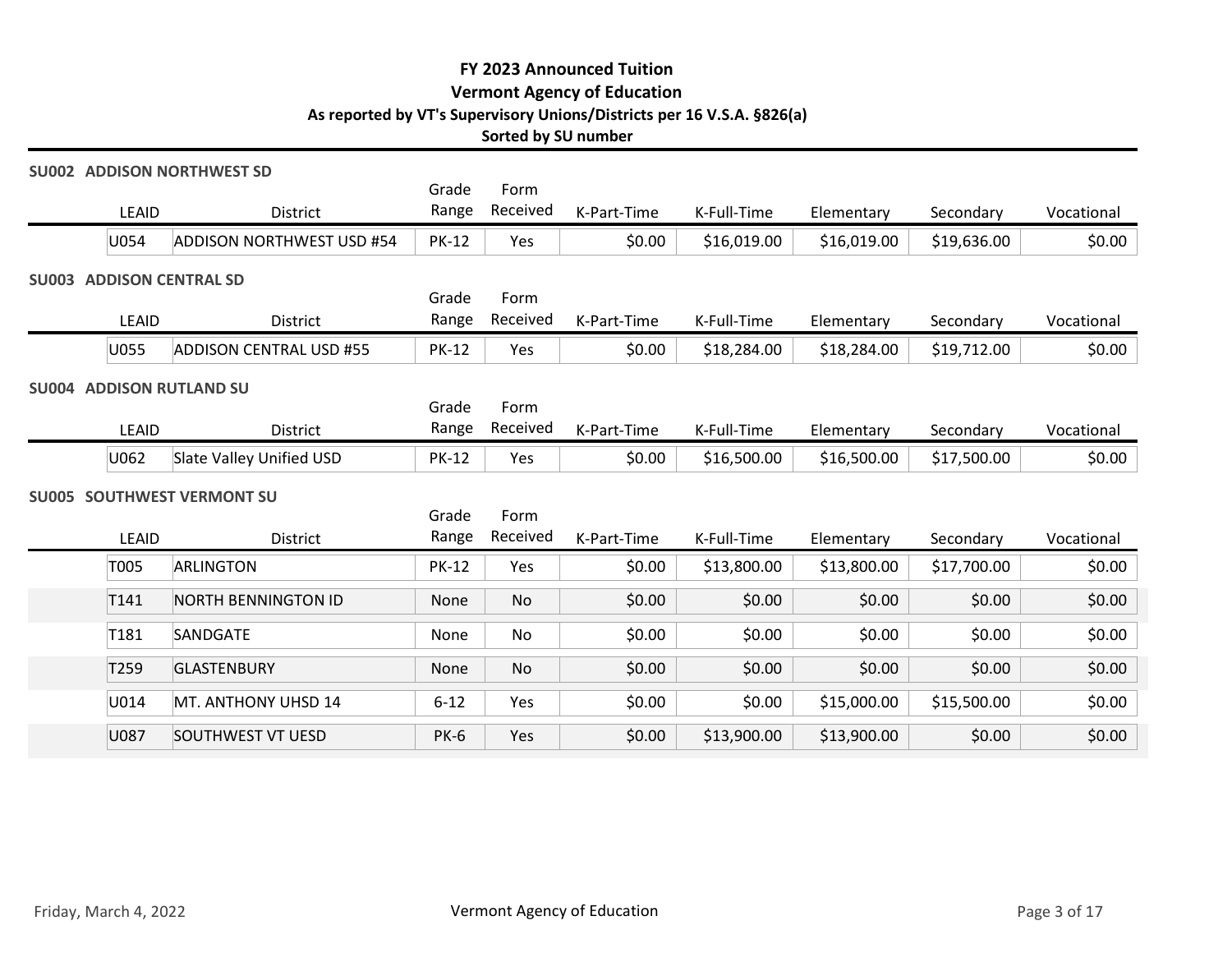### SU006 BENNINGTON RUTLAND SU

|                                 | <b>06 BENNINGTON RUTLAND SU</b>                    |                | Sorted by SU number | FY 2023 Announced Tuition<br><b>Vermont Agency of Education</b><br>As reported by VT's Supervisory Unions/Districts per 16 V.S.A. §826(a) |             |             |             |            |
|---------------------------------|----------------------------------------------------|----------------|---------------------|-------------------------------------------------------------------------------------------------------------------------------------------|-------------|-------------|-------------|------------|
| LEAID                           | District                                           | Grade<br>Range | Form<br>Received    | K-Part-Time                                                                                                                               | K-Full-Time | Elementary  | Secondary   | Vocational |
| T248                            | <b>WINHALL</b>                                     | None           | No                  | \$0.00                                                                                                                                    | \$0.00      | \$0.00      | \$0.00      | \$0.00     |
| U063                            | Taconic and Green Regional SD                      | <b>PK-8</b>    | Yes                 | \$0.00                                                                                                                                    | \$17,300.00 | \$17,300.00 | \$17,300.00 | \$0.00     |
| U084                            | Mettawee School Distirct                           | <b>PK-6</b>    | Yes                 | \$0.00                                                                                                                                    | \$20,500.00 | \$20,500.00 | \$0.00      | \$0.00     |
| <b>7 COLCHESTER SD</b><br>LEAID | District                                           | Grade<br>Range | Form<br>Received    | K-Part-Time                                                                                                                               | K-Full-Time | Elementary  | Secondary   | Vocational |
| T050                            | <b>COLCHESTER</b>                                  | <b>PK-12</b>   | Yes                 | \$0.00                                                                                                                                    | \$13,500.00 | \$13,500.00 | \$18,250.00 | \$0.00     |
|                                 | <b>9 CALEDONIA CENTRAL SU</b><br>LEAID<br>District | Grade<br>Range | Form<br>Received    | K-Part-Time                                                                                                                               | K-Full-Time | Elementary  | Secondary   | Vocational |

#### SU007 COLCHESTER SD

|       |                               | Grade        | Form     |             |                  |             |             |            |
|-------|-------------------------------|--------------|----------|-------------|------------------|-------------|-------------|------------|
| LEAID | District                      | Range        | Received | K-Part-Time | I-Time<br>K-Full | Elementary  | Secondary   | Vocational |
| T050  | <b>LCHESTER</b><br><b>COI</b> | <b>PK-12</b> | Yes      | \$0.00      | \$13,500.00      | \$13,500.00 | \$18,250.00 | \$0.00     |

## SU009 CALEDONIA CENTRAL SU

|                        |                                    |              | Sorted by SU number |                             | As reported by VT's Supervisory Unions/Districts per 16 V.S.A. §826(a) |             |             |              |
|------------------------|------------------------------------|--------------|---------------------|-----------------------------|------------------------------------------------------------------------|-------------|-------------|--------------|
|                        | <b>SU006 BENNINGTON RUTLAND SU</b> | Grade        | Form                |                             |                                                                        |             |             |              |
| LEAID                  | District                           | Range        | Received            | K-Part-Time                 | K-Full-Time                                                            | Elementary  | Secondary   | Vocational   |
| T248                   | <b>WINHALL</b>                     | None         | No                  | \$0.00                      | \$0.00                                                                 | \$0.00      | \$0.00      | \$0.00       |
| U063                   | Taconic and Green Regional SD      | PK-8         | Yes                 | \$0.00                      | \$17,300.00                                                            | \$17,300.00 | \$17,300.00 | \$0.00       |
| U084                   | Mettawee School Distirct           | <b>PK-6</b>  | Yes                 | \$0.00                      | \$20,500.00                                                            | \$20,500.00 | \$0.00      | \$0.00       |
| SU007 COLCHESTER SD    |                                    | Grade        | Form                |                             |                                                                        |             |             |              |
| LEAID                  | District                           | Range        | Received            | K-Part-Time                 | K-Full-Time                                                            | Elementary  | Secondary   | Vocational   |
| T050                   | <b>COLCHESTER</b>                  | <b>PK-12</b> | Yes                 | \$0.00                      | \$13,500.00                                                            | \$13,500.00 | \$18,250.00 | \$0.00       |
|                        | SU009 CALEDONIA CENTRAL SU         | Grade        | Form                |                             |                                                                        |             |             |              |
| LEAID                  | District                           | Range        | Received            | K-Part-Time                 | K-Full-Time                                                            | Elementary  | Secondary   | Vocational   |
| T038                   | <b>CABOT</b>                       | <b>PK-12</b> | Yes                 | \$0.00                      | \$19,750.00                                                            | \$19,750.00 | \$19,750.00 | \$0.00       |
| T057                   | DANVILLE                           | <b>PK-12</b> | Yes                 | \$0.00                      | \$16,150.00                                                            | \$16,150.00 | \$18,000.00 | \$0.00       |
| T151                   | PEACHAM                            | <b>PK-6</b>  | Yes                 | \$0.00                      | \$18,900.00                                                            | \$18,900.00 | \$0.00      | \$0.00       |
| U033                   | <b>TWINFIELD USD 33</b>            | <b>PK-12</b> | Yes                 | \$0.00                      | \$19,500.00                                                            | \$19,500.00 | \$19,500.00 | \$0.00       |
| U078                   | Caledonia Cooperative Unified US   | PK-8         | Yes                 | \$0.00                      | \$19,750.00                                                            | \$19,750.00 | \$19,750.00 | \$0.00       |
| <b>SU010 MILTON SD</b> |                                    | Grade        | Form                |                             |                                                                        |             |             |              |
| LEAID                  | District                           | Range        | Received            | K-Part-Time                 | K-Full-Time                                                            | Elementary  | Secondary   | Vocational   |
| T126                   | MILTON ID                          | <b>PK-12</b> | Yes                 | \$7,000.00                  | \$14,000.00                                                            | \$14,000.00 | \$16,500.00 | \$0.00       |
| Friday, March 4, 2022  |                                    |              |                     | Vermont Agency of Education |                                                                        |             |             | Page 4 of 17 |

#### SU010 MILTON SD

| <b>EAID</b> |           | Grade<br>Range<br>District | Form<br>Received | K-Part-Time | K-Full-Time | Elementary  | Secondary   | Vocational |
|-------------|-----------|----------------------------|------------------|-------------|-------------|-------------|-------------|------------|
| T126        | MILTON ID | <b>PK-12</b>               | Yes              | \$7,000.00  | \$14,000.00 | \$14,000.00 | \$16,500.00 | \$0.00     |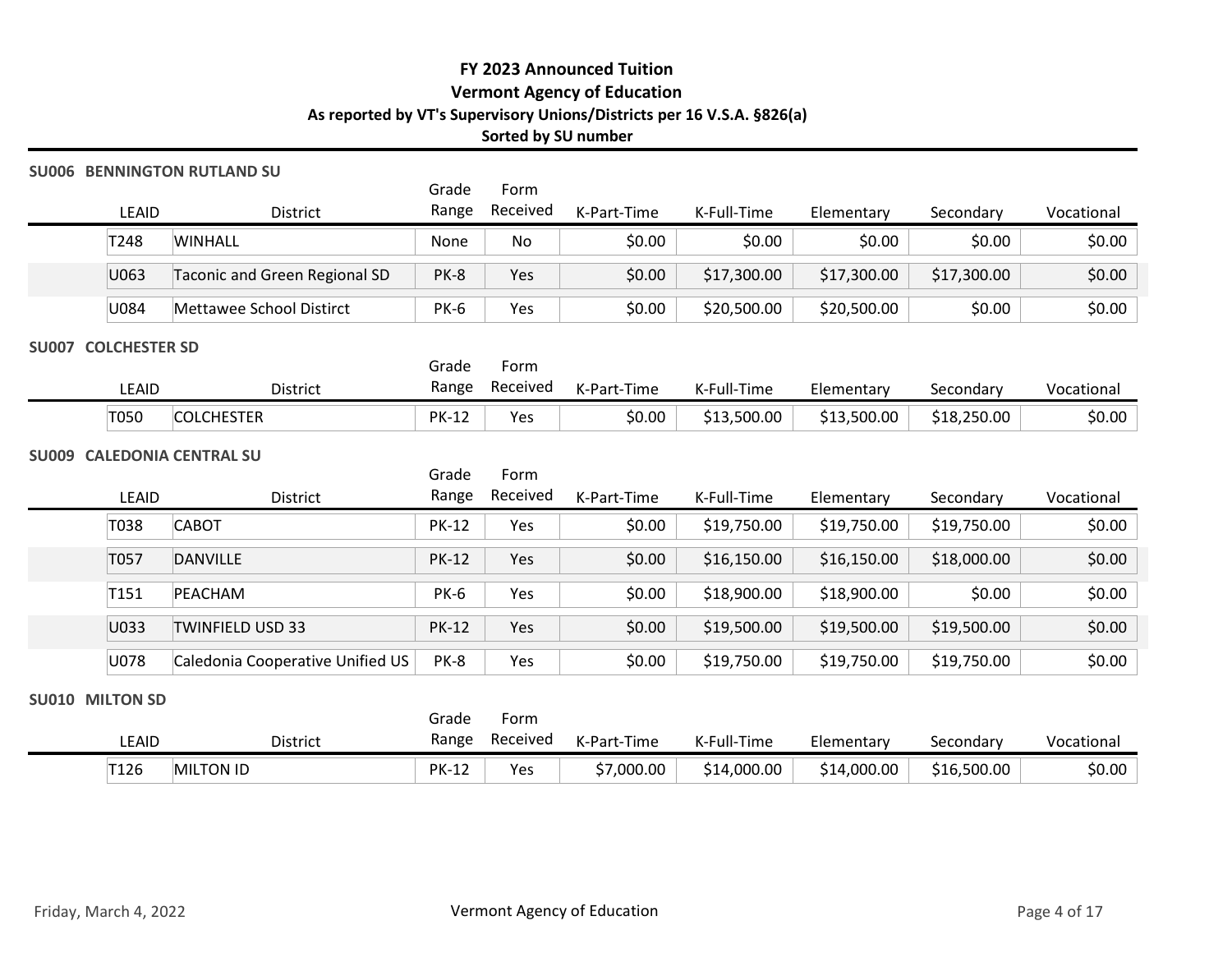#### SU011 ST JOHNSBURY SD

|                                          |                                    |                | Sorted by SU number | FY 2023 Announced Tuition<br><b>Vermont Agency of Education</b> | As reported by VT's Supervisory Unions/Districts per 16 V.S.A. §826(a) |             |             |              |
|------------------------------------------|------------------------------------|----------------|---------------------|-----------------------------------------------------------------|------------------------------------------------------------------------|-------------|-------------|--------------|
| <b>SU011 ST JOHNSBURY SD</b>             |                                    | Grade          | Form                |                                                                 |                                                                        |             |             |              |
| LEAID                                    | District                           | Range          | Received            | K-Part-Time                                                     | K-Full-Time                                                            | Elementary  | Secondary   | Vocational   |
| T179                                     | <b>ST. JOHNSBURY</b>               | PK-8           | Yes                 | \$0.00                                                          | \$12,118.00                                                            | \$12,118.00 | \$12,118.00 | \$0.00       |
| <b>SU012 CHITTENDEN EAST SU</b><br>LEAID | <b>District</b>                    | Grade<br>Range | Form<br>Received    | K-Part-Time                                                     | K-Full-Time                                                            | Elementary  | Secondary   | Vocational   |
| T255                                     | <b>BUELS GORE</b>                  | None           | No                  | \$0.00                                                          | \$0.00                                                                 | \$0.00      | \$0.00      | \$0.00       |
| U401                                     | MT. MANSFIELD UUSD                 | <b>PK-12</b>   | Yes                 | \$0.00                                                          | \$16,000.00                                                            | \$16,000.00 | \$16,000.00 | \$0.00       |
| <b>SU014 CHAMPLAIN VALLEY SD</b>         |                                    |                |                     |                                                                 |                                                                        |             |             |              |
|                                          |                                    | Grade          | Form                |                                                                 |                                                                        |             |             |              |
| LEAID                                    | District                           | Range          | Received            | K-Part-Time                                                     | K-Full-Time                                                            | Elementary  | Secondary   | Vocational   |
| U056                                     | CHAMPLAIN VALLEY USD #56           | <b>PK-12</b>   | Yes                 | \$0.00                                                          | \$17,527.00                                                            | \$17,527.00 | \$16,886.00 | \$0.00       |
| <b>SU015 BURLINGTON SD</b>               |                                    | Grade          | Form                |                                                                 |                                                                        |             |             |              |
| LEAID                                    | District                           | Range          | Received            | K-Part-Time                                                     | K-Full-Time                                                            | Elementary  | Secondary   | Vocational   |
| T037                                     | <b>BURLINGTON</b>                  | <b>PK-12</b>   | Yes                 | \$0.00                                                          | \$12,700.00                                                            | \$12,700.00 | \$14,900.00 | \$0.00       |
| <b>VC004</b>                             | <b>BURLINGTON TECHNICAL CENTER</b> |                | Yes                 | \$0.00                                                          | \$0.00                                                                 | \$0.00      | \$0.00      | \$19,872.00  |
| <b>SU016 SOUTH BURLINGTON SD</b>         |                                    |                |                     |                                                                 |                                                                        |             |             |              |
| LEAID                                    | District                           | Grade<br>Range | Form<br>Received    | K-Part-Time                                                     | K-Full-Time                                                            | Elementary  | Secondary   | Vocational   |
| T191                                     | <b>SOUTH BURLINGTON</b>            | <b>PK-12</b>   | Yes                 | \$0.00                                                          | \$15,912.00                                                            | \$15,912.00 | \$17,378.00 | \$0.00       |
| SU017 WINOOSKI SD                        |                                    |                |                     |                                                                 |                                                                        |             |             |              |
|                                          |                                    | Grade          | Form                |                                                                 |                                                                        |             |             |              |
| LEAID                                    | District                           | Range          | Received            | K-Part-Time                                                     | K-Full-Time                                                            | Elementary  | Secondary   | Vocational   |
| T249                                     | WINOOSKI ID                        | <b>PK-12</b>   | Yes                 | \$0.00                                                          | \$11,700.00                                                            | \$11,700.00 | \$13,900.00 | \$0.00       |
| Friday, March 4, 2022                    |                                    |                |                     | Vermont Agency of Education                                     |                                                                        |             |             | Page 5 of 17 |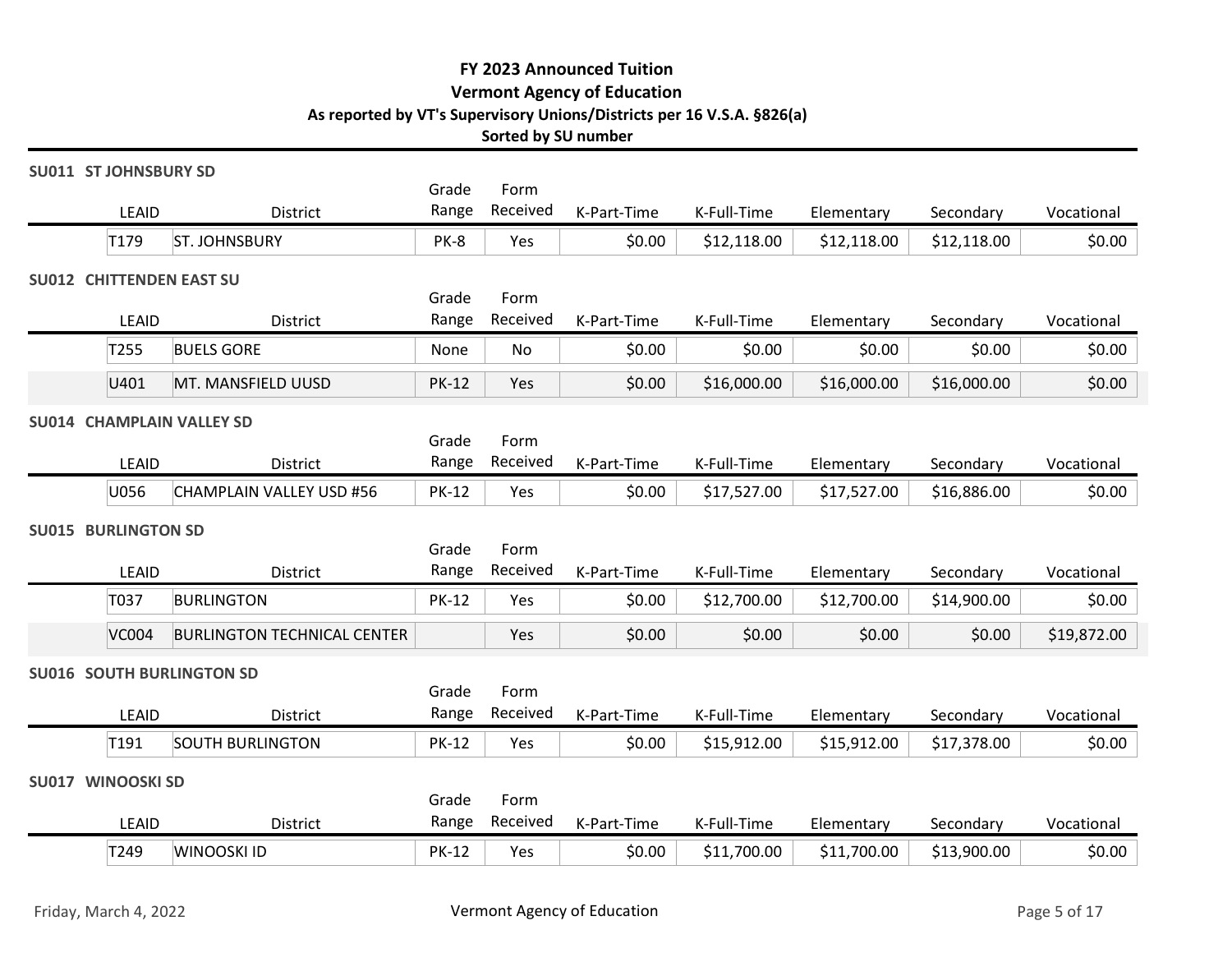# SU019 ESSEX NORTH SU

| 019 ESSEX NORTH SU<br>Grade<br>Form<br>Received<br>Range<br>LEAID<br>District<br>K-Part-Time<br>\$0.00<br>T041<br><b>CANAAN</b><br><b>PK-12</b><br>Yes<br>\$0.00<br>T256<br><b>AVERILL</b><br>No<br>None<br>Avery's Gore<br>\$0.00<br>T257<br>No<br>None<br>T260<br>\$0.00<br>Lewis<br>No<br>None<br>Warner's Grant<br>\$0.00<br>T262<br>No<br>None<br>\$0.00<br>T263<br><b>Warren Gore</b><br>No<br>None<br>\$0.00<br>U065<br>Northeast Kingdom Choice SD<br>None<br>No | K-Full-Time<br>\$19,500.00<br>\$0.00<br>\$0.00<br>\$0.00<br>\$0.00 | Elementary<br>\$19,500.00<br>\$0.00<br>\$0.00<br>\$0.00 | Secondary<br>\$20,500.00<br>\$0.00<br>\$0.00<br>\$0.00 | Vocational<br>\$0.00<br>\$0.00<br>\$0.00<br>\$0.00 |
|--------------------------------------------------------------------------------------------------------------------------------------------------------------------------------------------------------------------------------------------------------------------------------------------------------------------------------------------------------------------------------------------------------------------------------------------------------------------------|--------------------------------------------------------------------|---------------------------------------------------------|--------------------------------------------------------|----------------------------------------------------|
|                                                                                                                                                                                                                                                                                                                                                                                                                                                                          |                                                                    |                                                         |                                                        |                                                    |
|                                                                                                                                                                                                                                                                                                                                                                                                                                                                          |                                                                    |                                                         |                                                        |                                                    |
|                                                                                                                                                                                                                                                                                                                                                                                                                                                                          |                                                                    |                                                         |                                                        |                                                    |
|                                                                                                                                                                                                                                                                                                                                                                                                                                                                          |                                                                    |                                                         |                                                        |                                                    |
|                                                                                                                                                                                                                                                                                                                                                                                                                                                                          |                                                                    |                                                         |                                                        |                                                    |
|                                                                                                                                                                                                                                                                                                                                                                                                                                                                          |                                                                    |                                                         |                                                        |                                                    |
|                                                                                                                                                                                                                                                                                                                                                                                                                                                                          |                                                                    | \$0.00                                                  | \$0.00                                                 | \$0.00                                             |
|                                                                                                                                                                                                                                                                                                                                                                                                                                                                          | \$0.00                                                             | \$0.00                                                  | \$0.00                                                 | \$0.00                                             |
|                                                                                                                                                                                                                                                                                                                                                                                                                                                                          | \$0.00                                                             | \$0.00                                                  | \$0.00                                                 | \$0.00                                             |
| <b>020 FRANKLIN NORTHEAST SU</b><br>Grade<br>Form                                                                                                                                                                                                                                                                                                                                                                                                                        |                                                                    |                                                         |                                                        |                                                    |
| Range Received<br>K-Part-Time<br>LEAID<br>District                                                                                                                                                                                                                                                                                                                                                                                                                       | K-Full-Time                                                        | Elementary                                              | Secondary                                              | Vocational                                         |
| U085<br>PK-8<br>\$0.00<br>NORTHERN MOUNTAIN VALLEY U<br>Yes                                                                                                                                                                                                                                                                                                                                                                                                              | \$16,555.00                                                        | \$16,555.00                                             | \$16,555.00                                            | \$0.00                                             |
| \$0.00<br>U088<br><b>PK-12</b><br>Yes<br><b>ENOSBURGH-RICHFORD UUSD</b>                                                                                                                                                                                                                                                                                                                                                                                                  | \$14,800.00                                                        | \$14,800.00                                             | \$18,100.00                                            | \$0.00                                             |
| \$0.00<br>Yes<br><b>VC005</b><br><b>COLD HOLLOW CAREER CENTER</b>                                                                                                                                                                                                                                                                                                                                                                                                        | \$0.00                                                             | \$0.00                                                  | \$0.00                                                 | \$14,300.00                                        |
| 021 FRANKLIN NORTHWEST SU<br>Form<br>Grade                                                                                                                                                                                                                                                                                                                                                                                                                               |                                                                    |                                                         |                                                        |                                                    |
| Range Received<br>LEAID<br>District<br>K-Part-Time                                                                                                                                                                                                                                                                                                                                                                                                                       | K-Full-Time                                                        | Elementary                                              | Secondary                                              | Vocational                                         |

# SU020 FRANKLIN NORTHEAST SU

### SU021 FRANKLIN NORTHWEST SU

|       |                                     | Grade        | Form     |             |             |             |             |            |
|-------|-------------------------------------|--------------|----------|-------------|-------------|-------------|-------------|------------|
| LEAID | <b>District</b>                     | Range        | Received | K-Part-Time | K-Full-Time | Elementary  | Secondary   | Vocational |
| U089  | <b>FRANKLIN NORTHWEST</b><br>. UUSD | <b>PK-12</b> | Yes      | \$7,500.00  | \$15,000.00 | \$15,000.00 | \$15,750.00 | \$0.00     |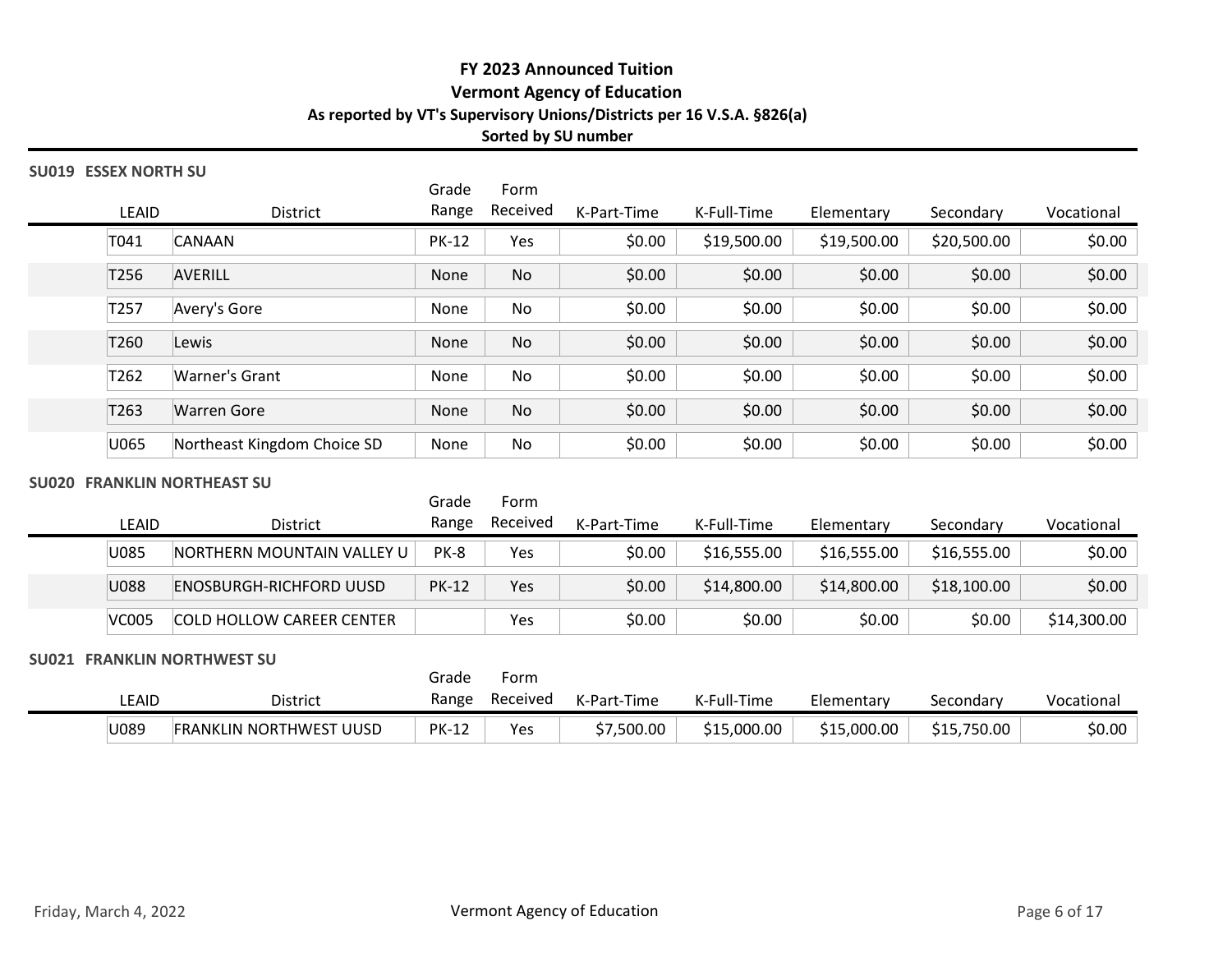### SU022 FRANKLIN WEST SU

|                      |                            |                |                     | FY 2023 Announced Tuition<br><b>Vermont Agency of Education</b> |                                                                        |             |             |             |
|----------------------|----------------------------|----------------|---------------------|-----------------------------------------------------------------|------------------------------------------------------------------------|-------------|-------------|-------------|
|                      |                            |                |                     |                                                                 |                                                                        |             |             |             |
|                      |                            |                |                     |                                                                 |                                                                        |             |             |             |
|                      |                            |                |                     |                                                                 |                                                                        |             |             |             |
|                      |                            |                | Sorted by SU number |                                                                 | As reported by VT's Supervisory Unions/Districts per 16 V.S.A. §826(a) |             |             |             |
|                      | <b>FRANKLIN WEST SU</b>    |                |                     |                                                                 |                                                                        |             |             |             |
| LEAID                | District                   | Grade<br>Range | Form<br>Received    | K-Part-Time                                                     | K-Full-Time                                                            | Elementary  | Secondary   | Vocational  |
| T071                 | <b>FAIRFAX</b>             | <b>PK-12</b>   | No                  | \$0.00                                                          | \$13,750.00                                                            | \$13,750.00 | \$16,000.00 | \$0.00      |
| T077                 | <b>FLETCHER</b>            | <b>PK-6</b>    | No                  | \$0.00                                                          | \$13,500.00                                                            | \$13,500.00 | \$0.00      | \$0.00      |
| T079                 | <b>GEORGIA</b>             | PK-8           | No                  | \$0.00                                                          | \$13,750.00                                                            | \$13,750.00 | \$16,500.00 | \$0.00      |
| <b>MAPLE RUN SD</b>  |                            | Grade          | Form                |                                                                 |                                                                        |             |             |             |
| LEAID                | District                   | Range          | Received            | K-Part-Time                                                     | K-Full-Time                                                            | Elementary  | Secondary   | Vocational  |
| U057                 | MAPLE RUN USD #57          | <b>PK-12</b>   | Yes                 | \$5,750.00                                                      | \$11,500.00                                                            | \$11,500.00 | \$18,000.00 | \$0.00      |
| <b>VC003</b>         | NORTHWEST TECHNICAL CENTER | $9 - 12$       | Yes                 | \$0.00                                                          | \$0.00                                                                 | \$0.00      | \$0.00      | \$13,000.00 |
| <b>GRAND ISLE SU</b> |                            | Grade          | Form                |                                                                 |                                                                        |             |             |             |
| LEAID                | District                   |                | Range Received      | K-Part-Time                                                     | K-Full-Time                                                            | Elementary  | Secondary   | Vocational  |
| T003                 | ALBURGH                    | PK-8           | Yes                 | \$0.00                                                          | \$17,261.00                                                            | \$17,261.00 | \$17,261.00 | \$0.00      |
| T <sub>192</sub>     | <b>SOUTH HERO</b>          | PK-8           | Yes                 | \$0.00                                                          | \$16,839.00                                                            | \$16,839.00 | \$16,839.00 | \$0.00      |
| U066                 | CHAMPLAIN ISLANDS UUSD     | <b>PK-6</b>    | Yes                 | \$0.00                                                          | \$17,844.00                                                            | \$17,844.00 | \$0.00      | \$0.00      |

#### SU023 MAPLE RUN SD

|              |                            | Grade        | Form     |             |             |             |             |             |
|--------------|----------------------------|--------------|----------|-------------|-------------|-------------|-------------|-------------|
| LEAID        | <b>District</b>            | Range        | Received | K-Part-Time | K-Full-Time | Elementary  | Secondary   | Vocational  |
| U057         | MAPLE RUN USD #57          | <b>PK-12</b> | Yes      | \$5,750.00  | \$11,500.00 | \$11,500.00 | \$18,000.00 | \$0.00      |
| <b>VC003</b> | NORTHWEST TECHNICAL CENTER | $9 - 12$     | Yes      | \$0.00      | \$0.00      | \$0.00      | \$0.00      | \$13,000.00 |

## SU024 GRAND ISLE SU

| 023 MAPLE RUN SD      |                            | Grade          | Form             |             |             |             |             |             |
|-----------------------|----------------------------|----------------|------------------|-------------|-------------|-------------|-------------|-------------|
| LEAID                 | District                   | Range          | Received         | K-Part-Time | K-Full-Time | Elementary  | Secondary   | Vocational  |
| U057                  | MAPLE RUN USD #57          | <b>PK-12</b>   | Yes              | \$5,750.00  | \$11,500.00 | \$11,500.00 | \$18,000.00 | \$0.00      |
| <b>VC003</b>          | NORTHWEST TECHNICAL CENTER | $9 - 12$       | Yes              | \$0.00      | \$0.00      | \$0.00      | \$0.00      | \$13,000.00 |
| 024 GRAND ISLE SU     |                            |                |                  |             |             |             |             |             |
| LEAID                 | District                   | Grade<br>Range | Form<br>Received | K-Part-Time | K-Full-Time | Elementary  | Secondary   | Vocational  |
| T003                  | ALBURGH                    | PK-8           | Yes              | \$0.00      | \$17,261.00 | \$17,261.00 | \$17,261.00 | \$0.00      |
| T <sub>192</sub>      | <b>SOUTH HERO</b>          | PK-8           | Yes              | \$0.00      | \$16,839.00 | \$16,839.00 | \$16,839.00 | \$0.00      |
| U066                  | CHAMPLAIN ISLANDS UUSD     | <b>PK-6</b>    | Yes              | \$0.00      | \$17,844.00 | \$17,844.00 | \$0.00      | \$0.00      |
| 025 LAMOILLE NORTH SU |                            | Grade          | Form             |             |             |             |             |             |
| LEAID                 | District                   | Range          | Received         | K-Part-Time | K-Full-Time | Elementary  | Secondary   | Vocational  |
| T040                  | <b>CAMBRIDGE</b>           | PK-6           | Yes              | \$0.00      | \$0.00      | \$14,500.00 | \$0.00      | \$0.00      |
| U058                  | LAMOILLE NORTH UUSD        | <b>PK-12</b>   | Yes              | \$9,250.00  | \$18,500.00 | \$18,500.00 | \$16,000.00 | \$0.00      |
| <b>VC008</b>          | GREEN MTN TECHNOLOGY/CAREE |                | Yes              | \$0.00      | \$0.00      | \$0.00      | \$0.00      | \$19,040.00 |
|                       |                            |                |                  |             |             |             |             |             |

#### SU025 LAMOILLE NORTH SU

|                       | LEAID        | District                          |              | Range Received | K-Part-Time                 | K-Full-Time | Elementary  | Secondary   | Vocational   |
|-----------------------|--------------|-----------------------------------|--------------|----------------|-----------------------------|-------------|-------------|-------------|--------------|
|                       | T003         | ALBURGH                           | PK-8         | Yes            | \$0.00                      | \$17,261.00 | \$17,261.00 | \$17,261.00 | \$0.00       |
|                       | T192         | <b>SOUTH HERO</b>                 | PK-8         | Yes            | \$0.00                      | \$16,839.00 | \$16,839.00 | \$16,839.00 | \$0.00       |
|                       | U066         | CHAMPLAIN ISLANDS UUSD            | <b>PK-6</b>  | Yes            | \$0.00                      | \$17,844.00 | \$17,844.00 | \$0.00      | \$0.00       |
|                       |              | <b>SU025 LAMOILLE NORTH SU</b>    | Grade        | Form           |                             |             |             |             |              |
|                       | LEAID        | District                          | Range        | Received       | K-Part-Time                 | K-Full-Time | Elementary  | Secondary   | Vocational   |
|                       | T040         | <b>CAMBRIDGE</b>                  | PK-6         | Yes            | \$0.00                      | \$0.00      | \$14,500.00 | \$0.00      | \$0.00       |
|                       | U058         | LAMOILLE NORTH UUSD               | <b>PK-12</b> | Yes            | \$9,250.00                  | \$18,500.00 | \$18,500.00 | \$16,000.00 | \$0.00       |
|                       | <b>VC008</b> | <b>GREEN MTN TECHNOLOGY/CAREE</b> |              | Yes            | \$0.00                      | \$0.00      | \$0.00      | \$0.00      | \$19,040.00  |
| Friday, March 4, 2022 |              |                                   |              |                | Vermont Agency of Education |             |             |             | Page 7 of 17 |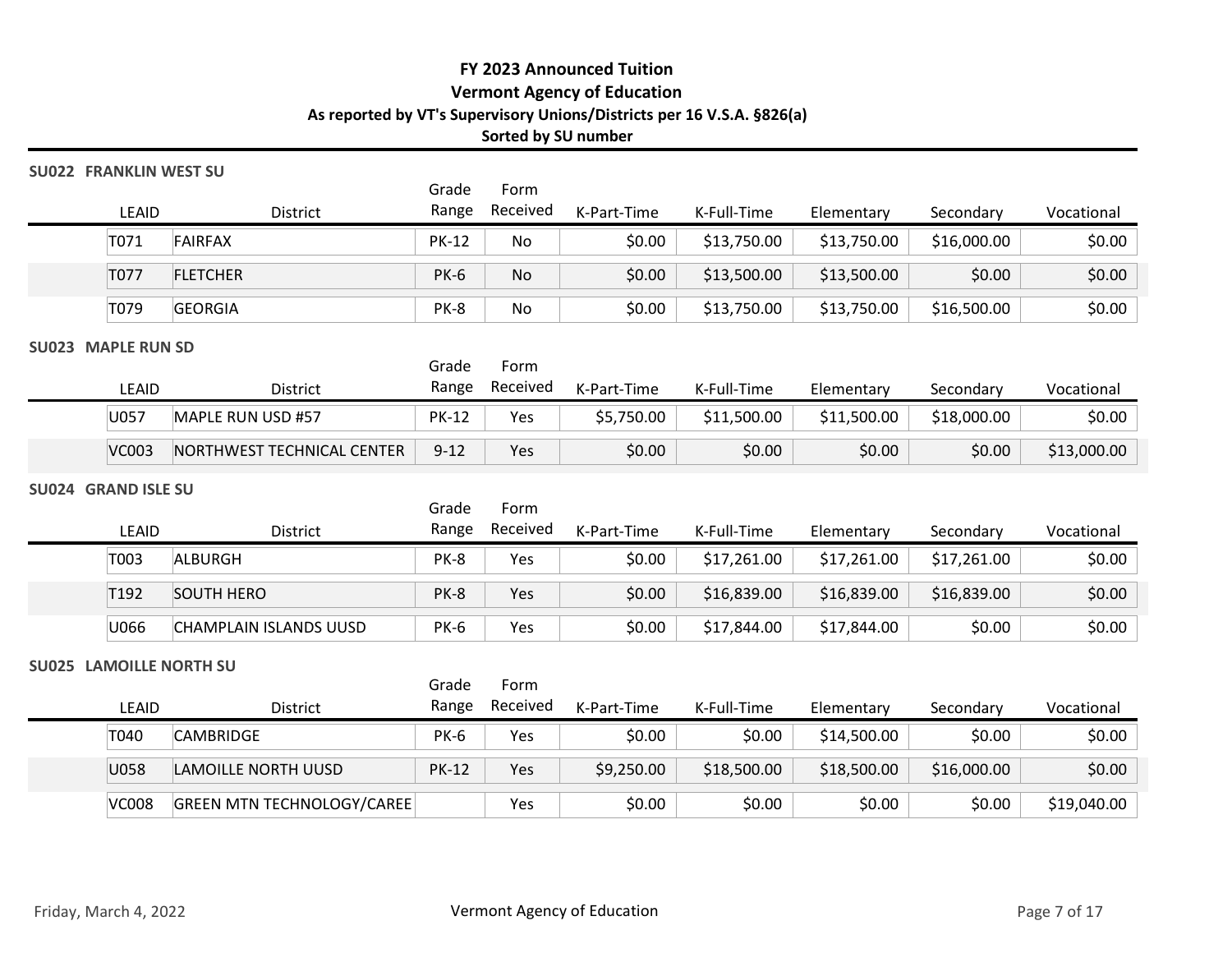## SU026 LAMOILLE SOUTH SU

|                             |               |                               |                | Sorted by SU number | FY 2023 Announced Tuition<br><b>Vermont Agency of Education</b><br>As reported by VT's Supervisory Unions/Districts per 16 V.S.A. §826(a) |             |             |                     |             |
|-----------------------------|---------------|-------------------------------|----------------|---------------------|-------------------------------------------------------------------------------------------------------------------------------------------|-------------|-------------|---------------------|-------------|
|                             |               | SU026 LAMOILLE SOUTH SU       | Grade          | Form                |                                                                                                                                           |             |             |                     |             |
|                             | LEAID         | District                      | Range          | Received            | K-Part-Time                                                                                                                               | K-Full-Time | Elementary  | Secondary           | Vocational  |
|                             | U090          | LAMOILLE SOUTH UUSD           | <b>PK-12</b>   | Yes                 | \$0.00                                                                                                                                    | \$14,700.00 | \$14,700.00 | \$15,750.00         | \$0.00      |
| <b>SU027 ORANGE EAST SU</b> |               |                               | Grade<br>Range | Form<br>Received    |                                                                                                                                           |             |             |                     |             |
|                             | LEAID<br>T205 | District<br>THETFORD          | <b>PK-6</b>    | Yes                 | K-Part-Time<br>\$0.00                                                                                                                     | K-Full-Time | Elementary  | Secondary<br>\$0.00 | Vocational  |
|                             |               |                               |                |                     |                                                                                                                                           | \$14,000.00 | \$14,000.00 |                     | \$0.00      |
|                             | U021          | <b>BLUE MOUNTAIN USD 21</b>   | <b>PK-12</b>   | Yes                 | \$0.00                                                                                                                                    | \$13,400.00 | \$13,400.00 | \$16,100.00         | \$0.00      |
|                             | U036          | WAITS RIVER VALLEY USD 36     | PK-8           | Yes                 | \$0.00                                                                                                                                    | \$12,400.00 | \$12,400.00 | \$12,400.00         | \$0.00      |
|                             | U091          | <b>OXBOW UNIFIED UNION SD</b> | <b>PK-12</b>   | Yes                 | \$0.00                                                                                                                                    | \$11,000.00 | \$11,000.00 | \$16,900.00         | \$0.00      |
|                             | VC011         | RIVER BEND CAREER AND TECH C  |                | Yes                 | \$0.00                                                                                                                                    | \$0.00      | \$0.00      | \$0.00              | \$17,350.00 |
|                             |               | SU028 ORANGE SOUTHWEST SD     | Grade          | Form                |                                                                                                                                           |             |             |                     |             |
|                             | LEAID         | District                      | Range          | Received            | K-Part-Time                                                                                                                               | K-Full-Time | Elementary  | Secondary           | Vocational  |
|                             | U059          | ORANGE SOUTHWEST USD #59      | <b>PK-12</b>   | Yes                 | \$0.00                                                                                                                                    | \$15,670.00 | \$15,670.00 | \$18,609.00         | \$0.00      |
|                             | VC012         | RANDOLPH TECHNICAL CAREER C   |                | Yes                 | \$0.00                                                                                                                                    | \$0.00      | \$0.00      | \$0.00              | \$18,670.00 |

| <b>JUULO UNAIVUL JUUTITIVEJI JU</b> |                 |            |                            |
|-------------------------------------|-----------------|------------|----------------------------|
|                                     |                 | Grade Form |                            |
| LEAID                               | <b>District</b> |            | Range Received K-Part-Time |

|                       | U028 ORANGE SOUTHWEST SD    |                |                  |                             |             |             |             |              |
|-----------------------|-----------------------------|----------------|------------------|-----------------------------|-------------|-------------|-------------|--------------|
| LEAID                 | District                    | Grade<br>Range | Form<br>Received | K-Part-Time                 | K-Full-Time | Elementary  | Secondary   | Vocational   |
| U059                  | ORANGE SOUTHWEST USD #59    | <b>PK-12</b>   | Yes              | \$0.00                      | \$15,670.00 | \$15,670.00 | \$18,609.00 | \$0.00       |
| VC012                 | RANDOLPH TECHNICAL CAREER C |                | Yes              | \$0.00                      | \$0.00      | \$0.00      | \$0.00      | \$18,670.00  |
|                       |                             |                |                  |                             |             |             |             |              |
|                       |                             |                |                  |                             |             |             |             |              |
|                       |                             |                |                  |                             |             |             |             |              |
|                       |                             |                |                  |                             |             |             |             |              |
|                       |                             |                |                  |                             |             |             |             |              |
|                       |                             |                |                  |                             |             |             |             |              |
|                       |                             |                |                  |                             |             |             |             |              |
| Friday, March 4, 2022 |                             |                |                  | Vermont Agency of Education |             |             |             | Page 8 of 17 |
|                       |                             |                |                  |                             |             |             |             |              |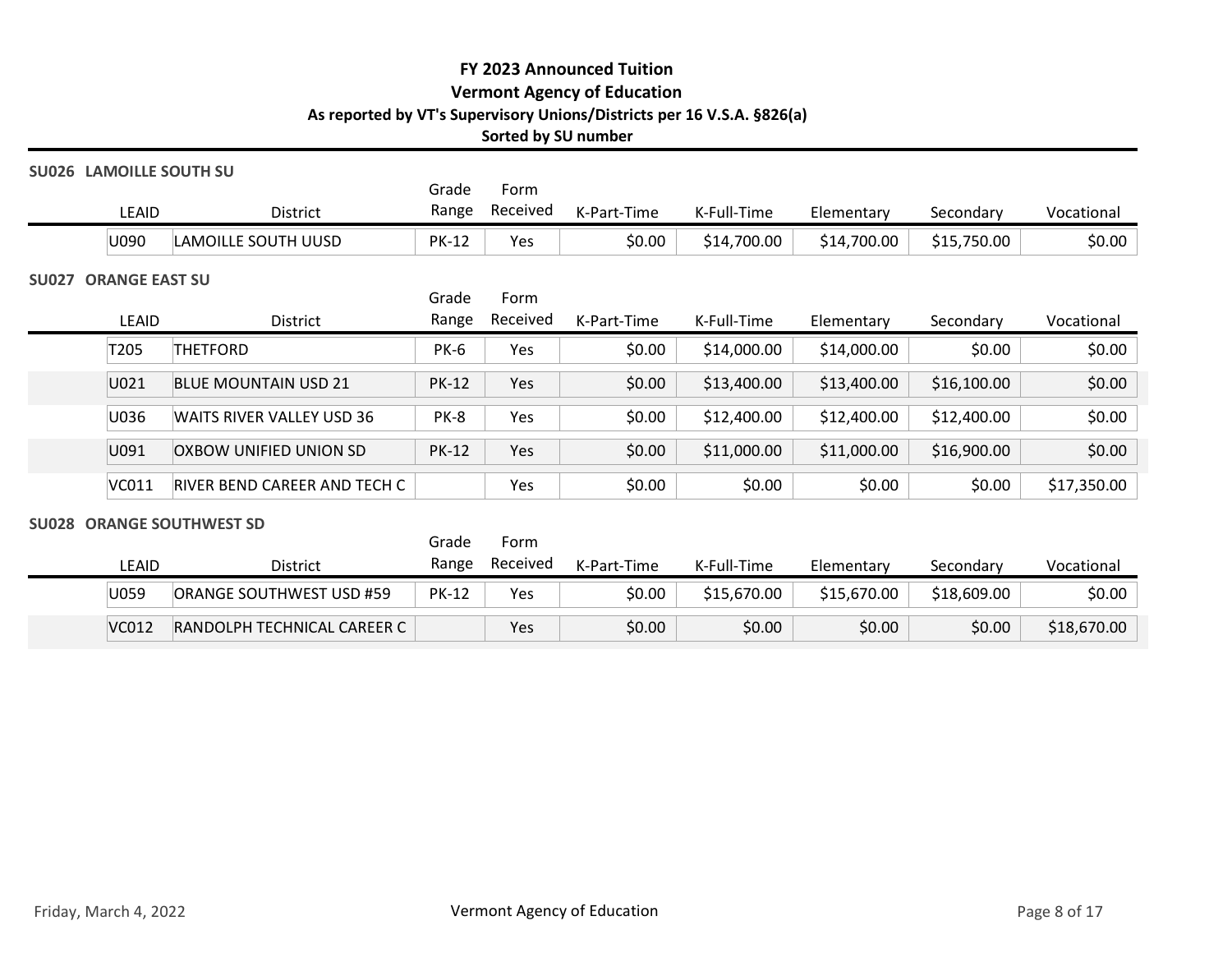### SU030 WHITE RIVER VALLEY SU

| FY 2023 Announced Tuition<br><b>Vermont Agency of Education</b><br>As reported by VT's Supervisory Unions/Districts per 16 V.S.A. §826(a)<br>Sorted by SU number<br><b>U030 WHITE RIVER VALLEY SU</b><br>Form<br>Grade<br>Received<br>Range<br>LEAID<br>K-Part-Time<br>K-Full-Time<br>Elementary<br>District<br>Secondary<br>T184<br>SHARON<br>\$0.00<br>\$0.00<br><b>PK-6</b><br>Yes<br>\$17,042.00<br>\$17,042.00<br>T199<br>PK-8<br>\$0.00<br>\$17,749.00<br>\$17,749.00<br>\$17,749.00<br>STRAFFORD<br>Yes<br>U079<br>White River Unified District<br><b>PK-12</b><br>Yes<br>\$0.00<br>\$17,800.00<br>\$17,800.00<br>\$17,800.00<br>\$0.00<br>\$0.00<br>\$0.00<br>\$0.00<br>U080<br><b>Granville Hancock Unified District</b><br>None<br>Yes<br>U081<br>\$0.00<br>\$0.00<br>Rochester Stockbridge Unified SD<br><b>PK-6</b><br>Yes<br>\$16,950.00<br>\$16,950.00<br>U082<br>\$0.00<br>First Branch Unified SD<br><b>PK-12</b><br>Yes<br>\$16,365.00<br>\$16,365.00<br>\$16,365.00 |  |  |  |  |            |
|---------------------------------------------------------------------------------------------------------------------------------------------------------------------------------------------------------------------------------------------------------------------------------------------------------------------------------------------------------------------------------------------------------------------------------------------------------------------------------------------------------------------------------------------------------------------------------------------------------------------------------------------------------------------------------------------------------------------------------------------------------------------------------------------------------------------------------------------------------------------------------------------------------------------------------------------------------------------------------------|--|--|--|--|------------|
|                                                                                                                                                                                                                                                                                                                                                                                                                                                                                                                                                                                                                                                                                                                                                                                                                                                                                                                                                                                       |  |  |  |  |            |
|                                                                                                                                                                                                                                                                                                                                                                                                                                                                                                                                                                                                                                                                                                                                                                                                                                                                                                                                                                                       |  |  |  |  |            |
|                                                                                                                                                                                                                                                                                                                                                                                                                                                                                                                                                                                                                                                                                                                                                                                                                                                                                                                                                                                       |  |  |  |  |            |
|                                                                                                                                                                                                                                                                                                                                                                                                                                                                                                                                                                                                                                                                                                                                                                                                                                                                                                                                                                                       |  |  |  |  |            |
|                                                                                                                                                                                                                                                                                                                                                                                                                                                                                                                                                                                                                                                                                                                                                                                                                                                                                                                                                                                       |  |  |  |  |            |
|                                                                                                                                                                                                                                                                                                                                                                                                                                                                                                                                                                                                                                                                                                                                                                                                                                                                                                                                                                                       |  |  |  |  |            |
|                                                                                                                                                                                                                                                                                                                                                                                                                                                                                                                                                                                                                                                                                                                                                                                                                                                                                                                                                                                       |  |  |  |  |            |
|                                                                                                                                                                                                                                                                                                                                                                                                                                                                                                                                                                                                                                                                                                                                                                                                                                                                                                                                                                                       |  |  |  |  |            |
|                                                                                                                                                                                                                                                                                                                                                                                                                                                                                                                                                                                                                                                                                                                                                                                                                                                                                                                                                                                       |  |  |  |  |            |
|                                                                                                                                                                                                                                                                                                                                                                                                                                                                                                                                                                                                                                                                                                                                                                                                                                                                                                                                                                                       |  |  |  |  |            |
|                                                                                                                                                                                                                                                                                                                                                                                                                                                                                                                                                                                                                                                                                                                                                                                                                                                                                                                                                                                       |  |  |  |  | Vocational |
|                                                                                                                                                                                                                                                                                                                                                                                                                                                                                                                                                                                                                                                                                                                                                                                                                                                                                                                                                                                       |  |  |  |  | \$0.00     |
|                                                                                                                                                                                                                                                                                                                                                                                                                                                                                                                                                                                                                                                                                                                                                                                                                                                                                                                                                                                       |  |  |  |  | \$0.00     |
|                                                                                                                                                                                                                                                                                                                                                                                                                                                                                                                                                                                                                                                                                                                                                                                                                                                                                                                                                                                       |  |  |  |  | \$0.00     |
|                                                                                                                                                                                                                                                                                                                                                                                                                                                                                                                                                                                                                                                                                                                                                                                                                                                                                                                                                                                       |  |  |  |  | \$0.00     |
|                                                                                                                                                                                                                                                                                                                                                                                                                                                                                                                                                                                                                                                                                                                                                                                                                                                                                                                                                                                       |  |  |  |  | \$0.00     |
|                                                                                                                                                                                                                                                                                                                                                                                                                                                                                                                                                                                                                                                                                                                                                                                                                                                                                                                                                                                       |  |  |  |  | \$0.00     |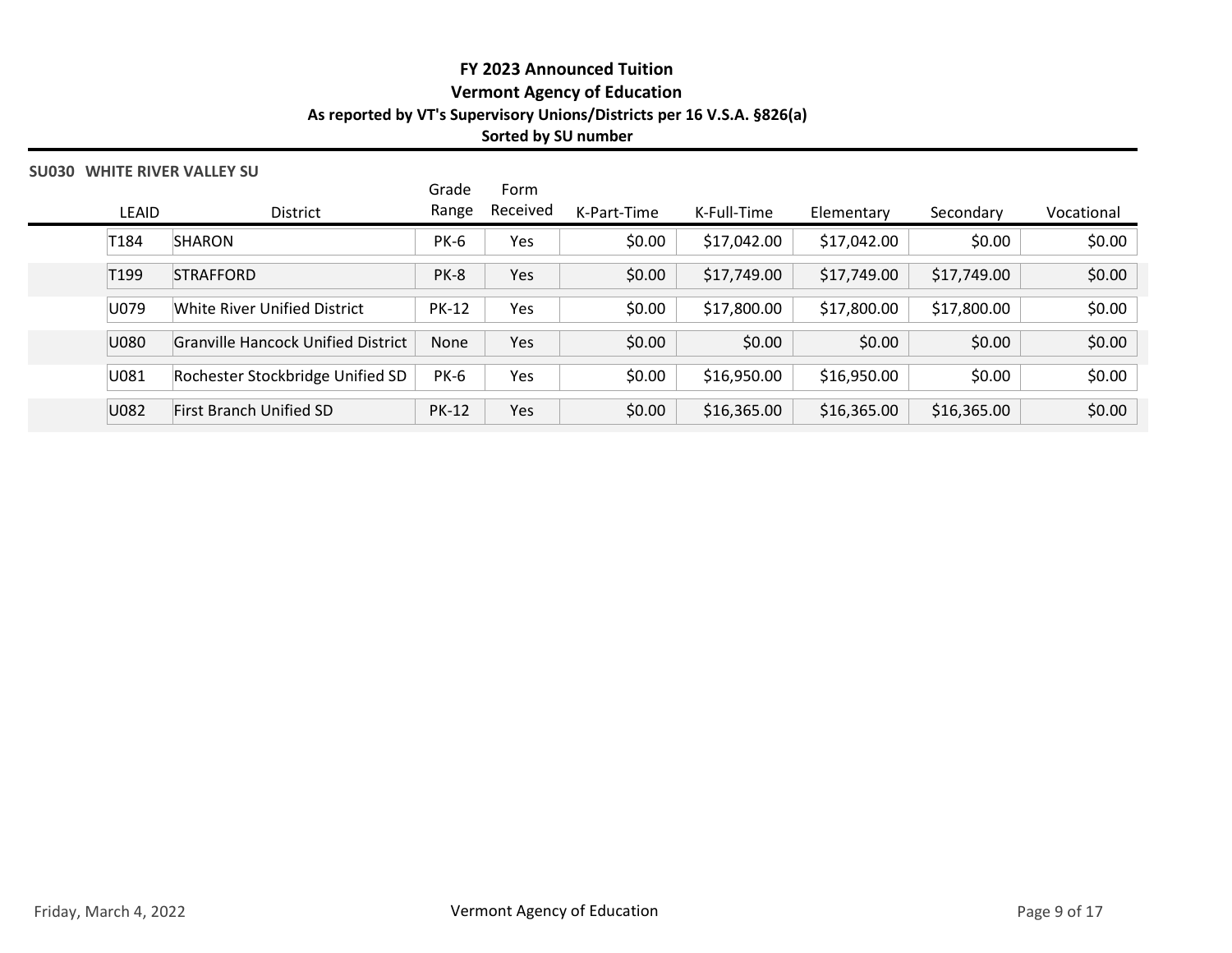## SU031 NORTH COUNTRY SU

|                  |                                |             | Sorted by SU number          |             | As reported by VT's Supervisory Unions/Districts per 16 V.S.A. §826(a) |             |             |            |
|------------------|--------------------------------|-------------|------------------------------|-------------|------------------------------------------------------------------------|-------------|-------------|------------|
|                  | <b>SU031 NORTH COUNTRY SU</b>  | Grade       | Form                         |             |                                                                        |             |             |            |
| LEAID            | District                       | Range       | Received                     | K-Part-Time | K-Full-Time                                                            | Elementary  | Secondary   | Vocational |
| J105             | JAY/WESTFIELD JOINT ELEM. DIST | <b>PK-6</b> | Yes                          | \$0.00      | \$16,500.00                                                            | \$16,500.00 | \$0.00      | \$0.00     |
| T030             | <b>BRIGHTON</b>                | PK-8        | Yes                          | \$0.00      | \$14,750.00                                                            | \$14,750.00 | \$14,500.00 | \$0.00     |
| T044             | <b>CHARLESTON</b>              | PK-8        | Yes                          | \$0.00      | \$14,600.00                                                            | \$14,600.00 | \$14,600.00 | \$0.00     |
| T054             | <b>COVENTRY</b>                | PK-8        | Yes                          | \$0.00      | \$17,000.00                                                            | \$17,000.00 | \$16,500.00 | \$0.00     |
| T058             | <b>DERBY</b>                   | <b>PK-6</b> | Yes                          | \$0.00      | \$9,061.00                                                             | \$9,061.00  | \$0.00      | \$0.00     |
| T097             | <b>HOLLAND</b>                 | None        | No                           | \$0.00      | \$0.00                                                                 | \$0.00      | \$0.00      | \$0.00     |
| T <sub>105</sub> | <b>JAY</b>                     | None        | No                           | \$0.00      | \$0.00                                                                 | \$0.00      | \$0.00      | \$0.00     |
| T114             | LOWELL                         | PK-8        | Yes                          | \$0.00      | \$13,500.00                                                            | \$13,500.00 | \$13,500.00 | \$0.00     |
| T131             | <b>MORGAN</b>                  | None        | No                           | \$0.00      | \$0.00                                                                 | \$0.00      | \$0.00      | \$0.00     |
| T <sub>139</sub> | <b>NEWPORT CITY</b>            | <b>PK-6</b> | Yes                          | \$0.00      | \$16,400.00                                                            | \$16,400.00 | \$0.00      | \$0.00     |
| T140             | NEWPORT TOWN                   | <b>PK-6</b> | Yes                          | \$0.00      | \$17,000.00                                                            | \$17,000.00 | \$0.00      | \$0.00     |
| T209             | <b>TROY</b>                    | PK-8        | Yes                          | \$0.00      | \$15,500.00                                                            | \$15,500.00 | \$15,500.00 | \$0.00     |
| T231             | WESTFIELD                      | None        | No                           | \$0.00      | \$0.00                                                                 | \$0.00      | \$0.00      | \$0.00     |
| T258             | FERDINAND                      | None        | $\operatorname{\mathsf{No}}$ | \$0.00      | \$0.00                                                                 | \$0.00      | \$0.00      | \$0.00     |
| U022A            | NORTH COUNTRY JR UHSD 22       | $7 - 8$     | Yes                          | \$0.00      | \$0.00                                                                 | \$0.00      | \$14,800.00 | \$0.00     |
| U022B            | NORTH COUNTRY SR UHSD 22       | $9 - 12$    | Yes                          | \$0.00      | \$0.00                                                                 | \$0.00      | \$17,000.00 | \$0.00     |
|                  |                                |             |                              |             |                                                                        |             |             |            |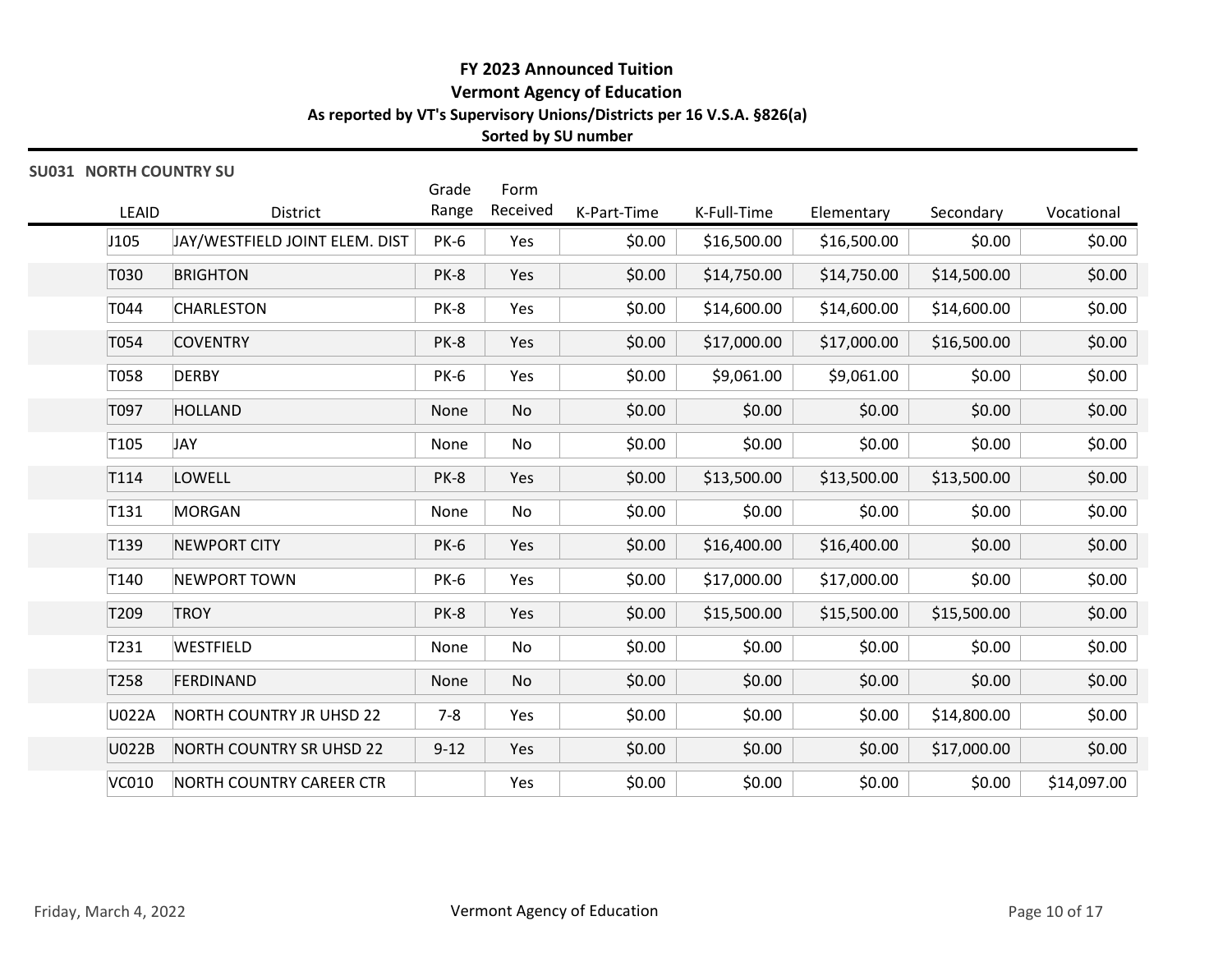## SU032 WASHINGTON CENTRAL SU

 $\blacksquare$ 

| FY 2023 Announced Tuition<br><b>Vermont Agency of Education</b><br>As reported by VT's Supervisory Unions/Districts per 16 V.S.A. §826(a)<br>Sorted by SU number<br><b>SU032 WASHINGTON CENTRAL SU</b><br>Grade<br>Form<br>Received<br>Range<br>LEAID<br>District<br>K-Part-Time<br>K-Full-Time<br>Elementary<br>Secondary<br>\$0.00<br>U092<br><b>WASHINGTON CENTRAL UUSD</b><br><b>PK-12</b><br>Yes<br>\$21,253.00<br>\$21,253.00<br>\$20,338.00<br><b>SU033 MILL RIVER UNIFIED UNION SD</b><br>Grade<br>Form<br>Received<br>Range<br>K-Part-Time<br>LEAID<br>District<br>K-Full-Time<br>Elementary<br>Vocational<br>Secondary<br>MILL RIVER USD #52<br>\$0.00<br>U052<br><b>PK-12</b><br>Yes<br>\$16,815.00<br>\$16,815.00<br>\$17,625.00<br><b>SU034 ORLEANS CENTRAL SU</b><br>Grade<br>Form<br>Received<br>LEAID<br>Range<br>K-Full-Time<br>District<br>K-Part-Time<br>Elementary<br>Secondary<br>T235<br><b>WESTMORE</b><br>\$0.00<br>\$0.00<br>\$0.00<br>\$0.00<br>None<br>No<br>\$0.00<br>U024<br><b>LAKE REGION UHSD 24</b><br>$9 - 12$<br>Yes<br>\$0.00<br>\$0.00<br>\$17,000.00<br>U093<br><b>ORLEANS CENTRAL UESD</b><br>PK-8<br>Yes<br>\$0.00<br>\$13,000.00<br>\$13,000.00<br>\$13,000.00<br><b>SU035 ORLEANS SOUTHWEST SU</b><br>Form<br>Grade<br>Received<br>Range<br>LEAID<br>K-Part-Time<br>K-Full-Time<br>District<br>Elementary<br>Secondary<br><b>CRAFTSBURY</b><br><b>PK-12</b><br>Yes<br>\$0.00<br>\$14,000.00<br>\$17,000.00<br>T055<br>\$14,000.00<br>Yes<br>\$0.00<br>\$0.00<br>\$0.00<br>\$0.00<br>T <sub>195</sub><br>STANNARD<br>None<br>\$14,000.00<br>\$0.00<br>T250<br><b>WOLCOTT</b><br><b>PK-6</b><br>Yes<br>\$0.00<br>\$14,000.00 |  |  |  |  |            |
|----------------------------------------------------------------------------------------------------------------------------------------------------------------------------------------------------------------------------------------------------------------------------------------------------------------------------------------------------------------------------------------------------------------------------------------------------------------------------------------------------------------------------------------------------------------------------------------------------------------------------------------------------------------------------------------------------------------------------------------------------------------------------------------------------------------------------------------------------------------------------------------------------------------------------------------------------------------------------------------------------------------------------------------------------------------------------------------------------------------------------------------------------------------------------------------------------------------------------------------------------------------------------------------------------------------------------------------------------------------------------------------------------------------------------------------------------------------------------------------------------------------------------------------------------------------------------------------------------------------------------------------------------------------------|--|--|--|--|------------|
|                                                                                                                                                                                                                                                                                                                                                                                                                                                                                                                                                                                                                                                                                                                                                                                                                                                                                                                                                                                                                                                                                                                                                                                                                                                                                                                                                                                                                                                                                                                                                                                                                                                                      |  |  |  |  |            |
|                                                                                                                                                                                                                                                                                                                                                                                                                                                                                                                                                                                                                                                                                                                                                                                                                                                                                                                                                                                                                                                                                                                                                                                                                                                                                                                                                                                                                                                                                                                                                                                                                                                                      |  |  |  |  |            |
|                                                                                                                                                                                                                                                                                                                                                                                                                                                                                                                                                                                                                                                                                                                                                                                                                                                                                                                                                                                                                                                                                                                                                                                                                                                                                                                                                                                                                                                                                                                                                                                                                                                                      |  |  |  |  | Vocational |
|                                                                                                                                                                                                                                                                                                                                                                                                                                                                                                                                                                                                                                                                                                                                                                                                                                                                                                                                                                                                                                                                                                                                                                                                                                                                                                                                                                                                                                                                                                                                                                                                                                                                      |  |  |  |  | \$0.00     |
|                                                                                                                                                                                                                                                                                                                                                                                                                                                                                                                                                                                                                                                                                                                                                                                                                                                                                                                                                                                                                                                                                                                                                                                                                                                                                                                                                                                                                                                                                                                                                                                                                                                                      |  |  |  |  |            |
|                                                                                                                                                                                                                                                                                                                                                                                                                                                                                                                                                                                                                                                                                                                                                                                                                                                                                                                                                                                                                                                                                                                                                                                                                                                                                                                                                                                                                                                                                                                                                                                                                                                                      |  |  |  |  |            |
|                                                                                                                                                                                                                                                                                                                                                                                                                                                                                                                                                                                                                                                                                                                                                                                                                                                                                                                                                                                                                                                                                                                                                                                                                                                                                                                                                                                                                                                                                                                                                                                                                                                                      |  |  |  |  | \$0.00     |
|                                                                                                                                                                                                                                                                                                                                                                                                                                                                                                                                                                                                                                                                                                                                                                                                                                                                                                                                                                                                                                                                                                                                                                                                                                                                                                                                                                                                                                                                                                                                                                                                                                                                      |  |  |  |  |            |
|                                                                                                                                                                                                                                                                                                                                                                                                                                                                                                                                                                                                                                                                                                                                                                                                                                                                                                                                                                                                                                                                                                                                                                                                                                                                                                                                                                                                                                                                                                                                                                                                                                                                      |  |  |  |  |            |
|                                                                                                                                                                                                                                                                                                                                                                                                                                                                                                                                                                                                                                                                                                                                                                                                                                                                                                                                                                                                                                                                                                                                                                                                                                                                                                                                                                                                                                                                                                                                                                                                                                                                      |  |  |  |  | Vocational |
|                                                                                                                                                                                                                                                                                                                                                                                                                                                                                                                                                                                                                                                                                                                                                                                                                                                                                                                                                                                                                                                                                                                                                                                                                                                                                                                                                                                                                                                                                                                                                                                                                                                                      |  |  |  |  | \$0.00     |
|                                                                                                                                                                                                                                                                                                                                                                                                                                                                                                                                                                                                                                                                                                                                                                                                                                                                                                                                                                                                                                                                                                                                                                                                                                                                                                                                                                                                                                                                                                                                                                                                                                                                      |  |  |  |  | \$0.00     |
|                                                                                                                                                                                                                                                                                                                                                                                                                                                                                                                                                                                                                                                                                                                                                                                                                                                                                                                                                                                                                                                                                                                                                                                                                                                                                                                                                                                                                                                                                                                                                                                                                                                                      |  |  |  |  | \$0.00     |
|                                                                                                                                                                                                                                                                                                                                                                                                                                                                                                                                                                                                                                                                                                                                                                                                                                                                                                                                                                                                                                                                                                                                                                                                                                                                                                                                                                                                                                                                                                                                                                                                                                                                      |  |  |  |  |            |
|                                                                                                                                                                                                                                                                                                                                                                                                                                                                                                                                                                                                                                                                                                                                                                                                                                                                                                                                                                                                                                                                                                                                                                                                                                                                                                                                                                                                                                                                                                                                                                                                                                                                      |  |  |  |  |            |
|                                                                                                                                                                                                                                                                                                                                                                                                                                                                                                                                                                                                                                                                                                                                                                                                                                                                                                                                                                                                                                                                                                                                                                                                                                                                                                                                                                                                                                                                                                                                                                                                                                                                      |  |  |  |  | Vocational |
|                                                                                                                                                                                                                                                                                                                                                                                                                                                                                                                                                                                                                                                                                                                                                                                                                                                                                                                                                                                                                                                                                                                                                                                                                                                                                                                                                                                                                                                                                                                                                                                                                                                                      |  |  |  |  | \$0.00     |
|                                                                                                                                                                                                                                                                                                                                                                                                                                                                                                                                                                                                                                                                                                                                                                                                                                                                                                                                                                                                                                                                                                                                                                                                                                                                                                                                                                                                                                                                                                                                                                                                                                                                      |  |  |  |  | \$0.00     |
|                                                                                                                                                                                                                                                                                                                                                                                                                                                                                                                                                                                                                                                                                                                                                                                                                                                                                                                                                                                                                                                                                                                                                                                                                                                                                                                                                                                                                                                                                                                                                                                                                                                                      |  |  |  |  | \$0.00     |

| <b>SU035 ORLEANS SOUTHWEST SU</b><br>Grade<br>Form<br>Received<br>Range<br>LEAID<br>K-Part-Time<br>District<br>K-Full-Time<br>Vocational<br>Elementary<br>Secondary<br>\$0.00<br>Yes<br>\$0.00<br>\$14,000.00<br>\$14,000.00<br>\$17,000.00<br>T055<br><b>CRAFTSBURY</b><br><b>PK-12</b><br>\$0.00<br>\$0.00<br>\$0.00<br>\$0.00<br>\$0.00<br>Yes<br>T195<br>STANNARD<br>None<br>\$0.00<br>\$0.00<br>\$0.00<br>T250<br><b>WOLCOTT</b><br><b>PK-6</b><br>Yes<br>\$14,000.00<br>\$14,000.00<br>\$0.00<br>\$0.00<br>\$0.00<br>\$0.00<br>U026<br>$7 - 12$<br>Yes<br>\$17,000.00<br><b>HAZEN UHSD 26</b><br>\$0.00<br>U094<br><b>ORLEANS SOUTHWEST UESD</b><br><b>PK-6</b><br>Yes<br>\$0.00<br>\$0.00<br>\$14,000.00<br>\$14,000.00<br>Friday, March 4, 2022<br>Vermont Agency of Education<br>Page 11 of 17 | U093 | <b>ORLEANS CENTRAL UESD</b> | PK-8 | Yes | \$0.00 | \$13,000.00 | \$13,000.00 | \$13,000.00 | \$0.00 |
|---------------------------------------------------------------------------------------------------------------------------------------------------------------------------------------------------------------------------------------------------------------------------------------------------------------------------------------------------------------------------------------------------------------------------------------------------------------------------------------------------------------------------------------------------------------------------------------------------------------------------------------------------------------------------------------------------------------------------------------------------------------------------------------------------------|------|-----------------------------|------|-----|--------|-------------|-------------|-------------|--------|
|                                                                                                                                                                                                                                                                                                                                                                                                                                                                                                                                                                                                                                                                                                                                                                                                         |      |                             |      |     |        |             |             |             |        |
|                                                                                                                                                                                                                                                                                                                                                                                                                                                                                                                                                                                                                                                                                                                                                                                                         |      |                             |      |     |        |             |             |             |        |
|                                                                                                                                                                                                                                                                                                                                                                                                                                                                                                                                                                                                                                                                                                                                                                                                         |      |                             |      |     |        |             |             |             |        |
|                                                                                                                                                                                                                                                                                                                                                                                                                                                                                                                                                                                                                                                                                                                                                                                                         |      |                             |      |     |        |             |             |             |        |
|                                                                                                                                                                                                                                                                                                                                                                                                                                                                                                                                                                                                                                                                                                                                                                                                         |      |                             |      |     |        |             |             |             |        |
|                                                                                                                                                                                                                                                                                                                                                                                                                                                                                                                                                                                                                                                                                                                                                                                                         |      |                             |      |     |        |             |             |             |        |
|                                                                                                                                                                                                                                                                                                                                                                                                                                                                                                                                                                                                                                                                                                                                                                                                         |      |                             |      |     |        |             |             |             |        |
|                                                                                                                                                                                                                                                                                                                                                                                                                                                                                                                                                                                                                                                                                                                                                                                                         |      |                             |      |     |        |             |             |             |        |
|                                                                                                                                                                                                                                                                                                                                                                                                                                                                                                                                                                                                                                                                                                                                                                                                         |      |                             |      |     |        |             |             |             |        |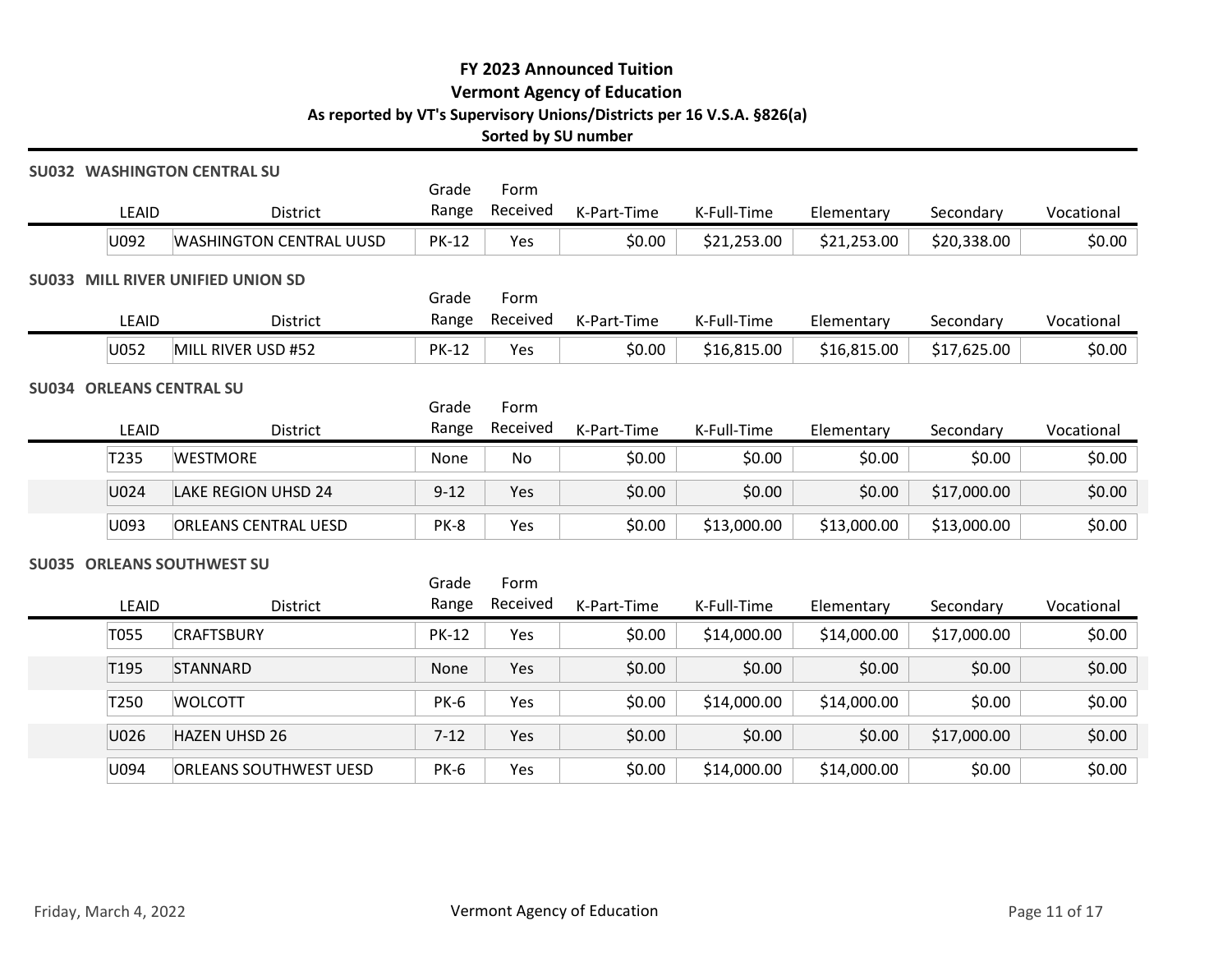### SU036 RUTLAND NORTHEAST SU

|       |                                      |                |                  | FY 2023 Announced Tuition<br><b>Vermont Agency of Education</b><br>As reported by VT's Supervisory Unions/Districts per 16 V.S.A. §826(a)<br>Sorted by SU number |             |             |             |            |
|-------|--------------------------------------|----------------|------------------|------------------------------------------------------------------------------------------------------------------------------------------------------------------|-------------|-------------|-------------|------------|
| LEAID | 036 RUTLAND NORTHEAST SU<br>District | Grade<br>Range | Form<br>Received | K-Part-Time                                                                                                                                                      | K-Full-Time | Elementary  | Secondary   | Vocational |
| U049  | BARSTOW USD #49                      | PK-8           | Yes              | \$0.00                                                                                                                                                           | \$17,100.00 | \$17,100.00 | \$17,100.00 | \$0.00     |
| U053  | <b>OTTER VALLEY USD #53</b>          | <b>PK-12</b>   | Yes              | \$0.00                                                                                                                                                           | \$16,400.00 | \$16,400.00 | \$16,900.00 | \$0.00     |
|       |                                      |                |                  |                                                                                                                                                                  |             |             |             |            |

### SU040 RUTLAND CITY SD

|                                      |                                              |                | Sorted by SU number | <b>FY 2023 Announced Tuition</b><br><b>Vermont Agency of Education</b> | As reported by VT's Supervisory Unions/Districts per 16 V.S.A. §826(a) |             |             |             |
|--------------------------------------|----------------------------------------------|----------------|---------------------|------------------------------------------------------------------------|------------------------------------------------------------------------|-------------|-------------|-------------|
| LEAID                                | <b>U036 RUTLAND NORTHEAST SU</b><br>District | Grade<br>Range | Form<br>Received    | K-Part-Time                                                            | K-Full-Time                                                            | Elementary  | Secondary   | Vocational  |
| U049                                 | <b>BARSTOW USD #49</b>                       | PK-8           | Yes                 | \$0.00                                                                 | \$17,100.00                                                            | \$17,100.00 | \$17,100.00 | \$0.00      |
| U053                                 | <b>OTTER VALLEY USD #53</b>                  | <b>PK-12</b>   | Yes                 | \$0.00                                                                 | \$16,400.00                                                            | \$16,400.00 | \$16,900.00 | \$0.00      |
| <b>U040 RUTLAND CITY SD</b><br>LEAID | District                                     | Grade<br>Range | Form<br>Received    | K-Part-Time                                                            | K-Full-Time                                                            | Elementary  | Secondary   | Vocational  |
| T173                                 | <b>RUTLAND CITY</b>                          | $K-12$         | Yes                 | \$0.00                                                                 | \$15,300.00                                                            | \$15,300.00 | \$19,100.00 | \$0.00      |
| VC013                                | <b>STAFFORD TECHNICAL CENTER</b>             |                | Yes                 | \$0.00                                                                 | \$0.00                                                                 | \$0.00      | \$0.00      | \$18,748.00 |
| <b>U042 HARWOOD UUSD</b><br>LEAID    | District                                     | Grade<br>Range | Form<br>Received    | K-Part-Time                                                            | K-Full-Time                                                            | Elementary  | Secondary   | Vocational  |
| U060                                 | HARWOOD USD #60                              | <b>PK-12</b>   | Yes                 | \$0.00                                                                 | \$18,610.00                                                            | \$18,610.00 | \$20,500.00 | \$0.00      |
|                                      | <b>JU046 WINDHAM CENTRAL SU</b>              | Grade          | Form                |                                                                        |                                                                        |             |             |             |

# SU042 HARWOOD UUSD

|       |                 | Grade        | Form     |             |             |             |             |            |
|-------|-----------------|--------------|----------|-------------|-------------|-------------|-------------|------------|
| LEAID | District        | Range        | Received | K-Part-Time | K-Full-Time | Elementary  | Secondary   | Vocational |
| U060  | HARWOOD USD #60 | <b>PK-12</b> | Yes      | \$0.00      | \$18,610.00 | \$18,610.00 | \$20,500.00 | \$0.00     |

#### SU046 WINDHAM CENTRAL SU

| ᄔᄓ                           | <b>DISCITLE</b>                          | -סיי~י       |           | $N$ <sup>-<math>\Gamma</math></sup> and $\Gamma$ in the | <b>IST QUE LITTLE</b> | Lichichtary | JELUHUGI Y  | v ocational   |
|------------------------------|------------------------------------------|--------------|-----------|---------------------------------------------------------|-----------------------|-------------|-------------|---------------|
| U049                         | <b>BARSTOW USD #49</b>                   | PK-8         | Yes       | \$0.00                                                  | \$17,100.00           | \$17,100.00 | \$17,100.00 | \$0.00        |
| U053                         | <b>OTTER VALLEY USD #53</b>              | <b>PK-12</b> | Yes       | \$0.00                                                  | \$16,400.00           | \$16,400.00 | \$16,900.00 | \$0.00        |
| <b>SU040 RUTLAND CITY SD</b> |                                          |              |           |                                                         |                       |             |             |               |
|                              |                                          | Grade        | Form      |                                                         |                       |             |             |               |
| LEAID                        | District                                 | Range        | Received  | K-Part-Time                                             | K-Full-Time           | Elementary  | Secondary   | Vocational    |
| T173                         | <b>RUTLAND CITY</b>                      | $K-12$       | Yes       | \$0.00                                                  | \$15,300.00           | \$15,300.00 | \$19,100.00 | \$0.00        |
|                              | VC013 STAFFORD TECHNICAL CENTER          |              | Yes       | \$0.00                                                  | \$0.00                | \$0.00      | \$0.00      | \$18,748.00   |
| <b>SU042 HARWOOD UUSD</b>    |                                          |              |           |                                                         |                       |             |             |               |
|                              |                                          | Grade        | Form      |                                                         |                       |             |             |               |
| LEAID                        | District                                 | Range        | Received  | K-Part-Time                                             | K-Full-Time           | Elementary  | Secondary   | Vocational    |
| U060                         | HARWOOD USD #60                          | <b>PK-12</b> | Yes       | \$0.00                                                  | \$18,610.00           | \$18,610.00 | \$20,500.00 | \$0.00        |
|                              | <b>SU046 WINDHAM CENTRAL SU</b>          |              |           |                                                         |                       |             |             |               |
|                              |                                          | Grade        | Form      |                                                         |                       |             |             |               |
| LEAID                        | District                                 | Range        | Received  | K-Part-Time                                             | K-Full-Time           | Elementary  | Secondary   | Vocational    |
| T120                         | <b>MARLBORO</b>                          | PK-8         | Yes       | \$0.00                                                  | \$14,700.00           | \$14,700.00 | \$17,850.00 | \$0.00        |
| T200                         | <b>STRATTON</b>                          | None         | <b>No</b> | \$0.00                                                  | \$0.00                | \$0.00      | \$0.00      | \$0.00        |
| T246                         | <b>WINDHAM</b>                           | <b>PK-6</b>  | Yes       | \$0.00                                                  | \$16,000.00           | \$16,000.00 | \$0.00      | \$0.00        |
| U072                         | <b>West River Union Education Distri</b> | <b>PK-12</b> | Yes       | \$0.00                                                  | \$16,800.00           | \$16,800.00 | \$19,100.00 | \$0.00        |
| U073                         | RIVER VALLEYS UNIFIED SD                 | <b>PK-6</b>  | Yes       | \$0.00                                                  | \$16,800.00           | \$16,800.00 | \$0.00      | \$0.00        |
|                              |                                          |              |           |                                                         |                       |             |             |               |
|                              |                                          |              |           |                                                         |                       |             |             |               |
|                              |                                          |              |           |                                                         |                       |             |             |               |
|                              |                                          |              |           |                                                         |                       |             |             |               |
| Friday, March 4, 2022        |                                          |              |           | Vermont Agency of Education                             |                       |             |             | Page 12 of 17 |
|                              |                                          |              |           |                                                         |                       |             |             |               |
|                              |                                          |              |           |                                                         |                       |             |             |               |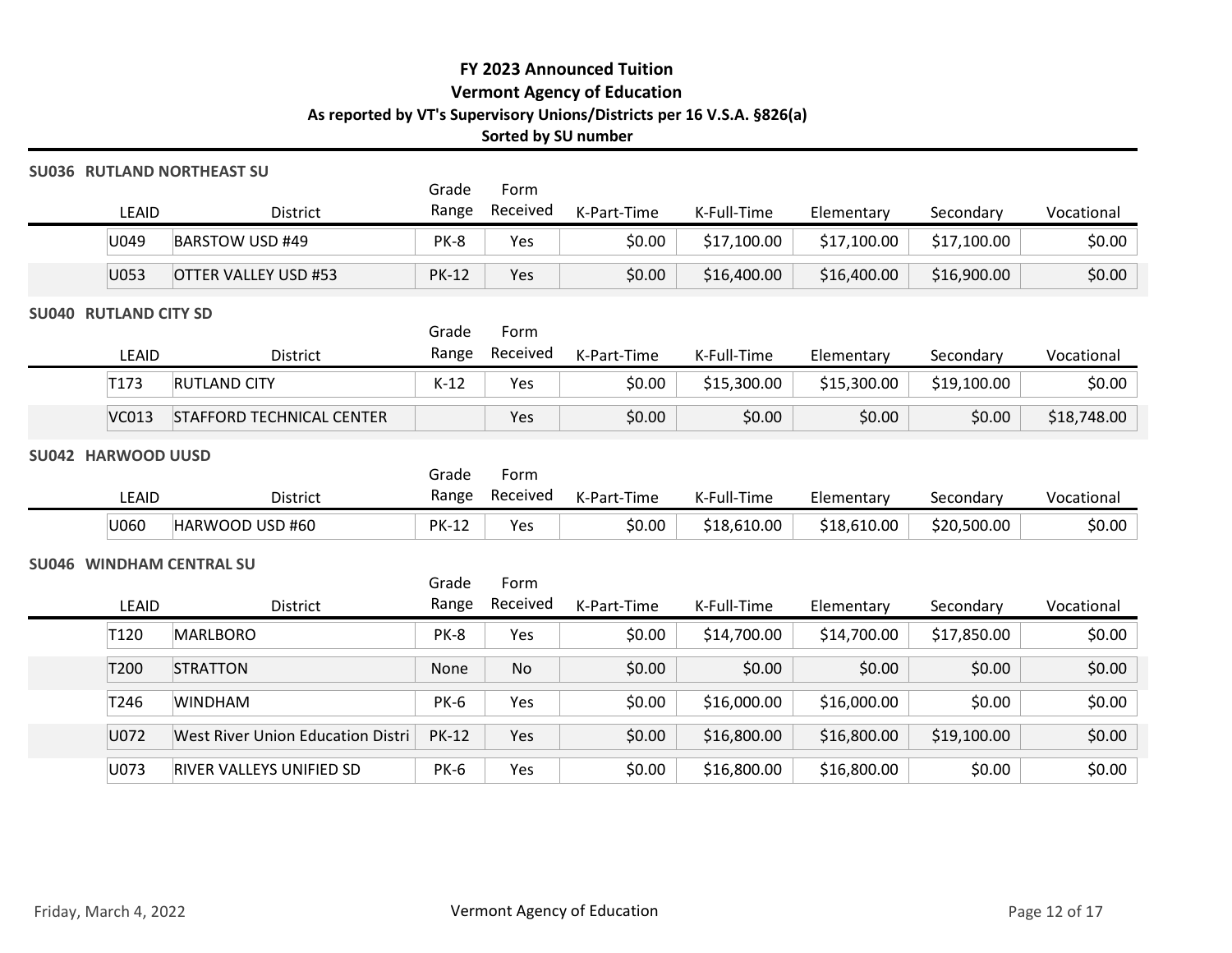### SU047 WINDHAM NORTHEAST SU

|                  |                                    |                | Sorted by SU number | FY 2023 Announced Tuition<br><b>Vermont Agency of Education</b><br>As reported by VT's Supervisory Unions/Districts per 16 V.S.A. §826(a) |             |             |             |             |
|------------------|------------------------------------|----------------|---------------------|-------------------------------------------------------------------------------------------------------------------------------------------|-------------|-------------|-------------|-------------|
|                  | 047 WINDHAM NORTHEAST SU           | Grade          | Form                |                                                                                                                                           |             |             |             |             |
| LEAID            | District                           | Range          | Received            | K-Part-Time                                                                                                                               | K-Full-Time | Elementary  | Secondary   | Vocational  |
| T <sub>169</sub> | <b>ROCKINGHAM</b>                  | PK-8           | Yes                 | \$0.00                                                                                                                                    | \$20,928.00 | \$20,928.00 | \$20,928.00 | \$0.00      |
| T234             | <b>WESTMINSTER</b>                 | <b>PK-6</b>    | Yes                 | \$0.00                                                                                                                                    | \$17,850.00 | \$17,850.00 | \$0.00      | \$0.00      |
| U027             | <b>BELLOWS FALLS UHSD 27</b>       | $9 - 12$       | Yes                 | \$0.00                                                                                                                                    | \$0.00      | \$0.00      | \$20,875.00 | \$0.00      |
| U095             | WINDHAM NORTHEAST UESD             | <b>PK-6</b>    | Yes                 | \$0.00                                                                                                                                    | \$20,811.00 | \$20,811.00 | \$0.00      | \$0.00      |
|                  | 048 WINDHAM SOUTHEAST SU           |                |                     |                                                                                                                                           |             |             |             |             |
| LEAID            | District                           | Grade<br>Range | Form<br>Received    | K-Part-Time                                                                                                                               | K-Full-Time | Elementary  | Secondary   | Vocational  |
| T214             | <b>VERNON</b>                      | <b>PK-6</b>    | Yes                 | \$0.00                                                                                                                                    | \$16,000.00 | \$16,000.00 | \$0.00      | \$0.00      |
| U096             | WINDHAM SOUTHEAST UUSD             | <b>PK-12</b>   | Yes                 | \$8,000.00                                                                                                                                | \$16,000.00 | \$16,000.00 | \$16,800.00 | \$0.00      |
|                  | VC014   WINDHAM REGIONAL CAREER CT |                | Yes                 | \$0.00                                                                                                                                    | \$0.00      | \$0.00      | \$0.00      | \$16,950.00 |
|                  | 049 WINDHAM SOUTHWEST SU           |                |                     |                                                                                                                                           |             |             |             |             |
|                  |                                    | Grade          | Form                |                                                                                                                                           |             |             |             |             |
| LEAID            | District                           | Range          | Received            | K-Part-Time                                                                                                                               | K-Full-Time | Elementary  | Secondary   | Vocational  |
| T090             | <b>HALIFAX</b>                     | PK-8           | Yes                 | \$0.00                                                                                                                                    | \$10,000.00 | \$10,000.00 | \$10,000.00 | \$0.00      |
| T <sub>164</sub> | <b>READSBORO</b>                   | PK-8           | Yes                 | \$0.00                                                                                                                                    | \$13,000.00 | \$13,000.00 | \$13,000.00 | \$0.00      |
| T <sub>182</sub> | SEARSBURG                          | None           | No                  | \$0.00                                                                                                                                    | \$0.00      | \$0.00      | \$0.00      | \$0.00      |

# SU048 WINDHAM SOUTHEAST SU

|              |                            | Grade        | Form           |             |             |             |             |             |
|--------------|----------------------------|--------------|----------------|-------------|-------------|-------------|-------------|-------------|
| LEAID        | District                   |              | Range Received | K-Part-Time | K-Full-Time | Elementary  | Secondary   | Vocational  |
| T214         | <b>VERNON</b>              | <b>PK-6</b>  | Yes            | \$0.00      | \$16,000.00 | \$16,000.00 | \$0.00      | \$0.00      |
| U096         | WINDHAM SOUTHEAST UUSD     | <b>PK-12</b> | Yes            | \$8,000.00  | \$16,000.00 | \$16,000.00 | \$16,800.00 | \$0.00      |
| <b>VC014</b> | WINDHAM REGIONAL CAREER CT |              | Yes            | \$0.00      | \$0.00      | \$0.00      | \$0.00      | \$16,950.00 |

#### SU049 WINDHAM SOUTHWEST SU

|                       | LEAID            | <b>SU049 WINDHAM SOUTHWEST SU</b> | Grade        | Form     |                             |             |             |             |               |
|-----------------------|------------------|-----------------------------------|--------------|----------|-----------------------------|-------------|-------------|-------------|---------------|
|                       |                  |                                   |              |          |                             |             |             |             |               |
|                       |                  |                                   |              |          |                             |             |             |             |               |
|                       |                  | District                          | Range        | Received | K-Part-Time                 | K-Full-Time | Elementary  | Secondary   | Vocational    |
|                       | T090             | <b>HALIFAX</b>                    | PK-8         | Yes      | \$0.00                      | \$10,000.00 | \$10,000.00 | \$10,000.00 | \$0.00        |
|                       | T <sub>164</sub> | <b>READSBORO</b>                  | PK-8         | Yes      | \$0.00                      | \$13,000.00 | \$13,000.00 | \$13,000.00 | \$0.00        |
|                       | T182             | SEARSBURG                         | None         | No       | \$0.00                      | \$0.00      | \$0.00      | \$0.00      | \$0.00        |
|                       | T194             | <b>STAMFORD</b>                   | PK-8         | Yes      | \$0.00                      | \$14,500.00 | \$14,500.00 | \$14,500.00 | \$0.00        |
|                       | T261             | SOMERSET                          | None         | No       | \$0.00                      | \$0.00      | \$0.00      | \$0.00      | \$0.00        |
|                       | U075             | Twin Valley Unified SD            | <b>PK-12</b> | Yes      | \$0.00                      | \$15,500.00 | \$15,500.00 | \$17,000.00 | \$0.00        |
| Friday, March 4, 2022 |                  |                                   |              |          | Vermont Agency of Education |             |             |             | Page 13 of 17 |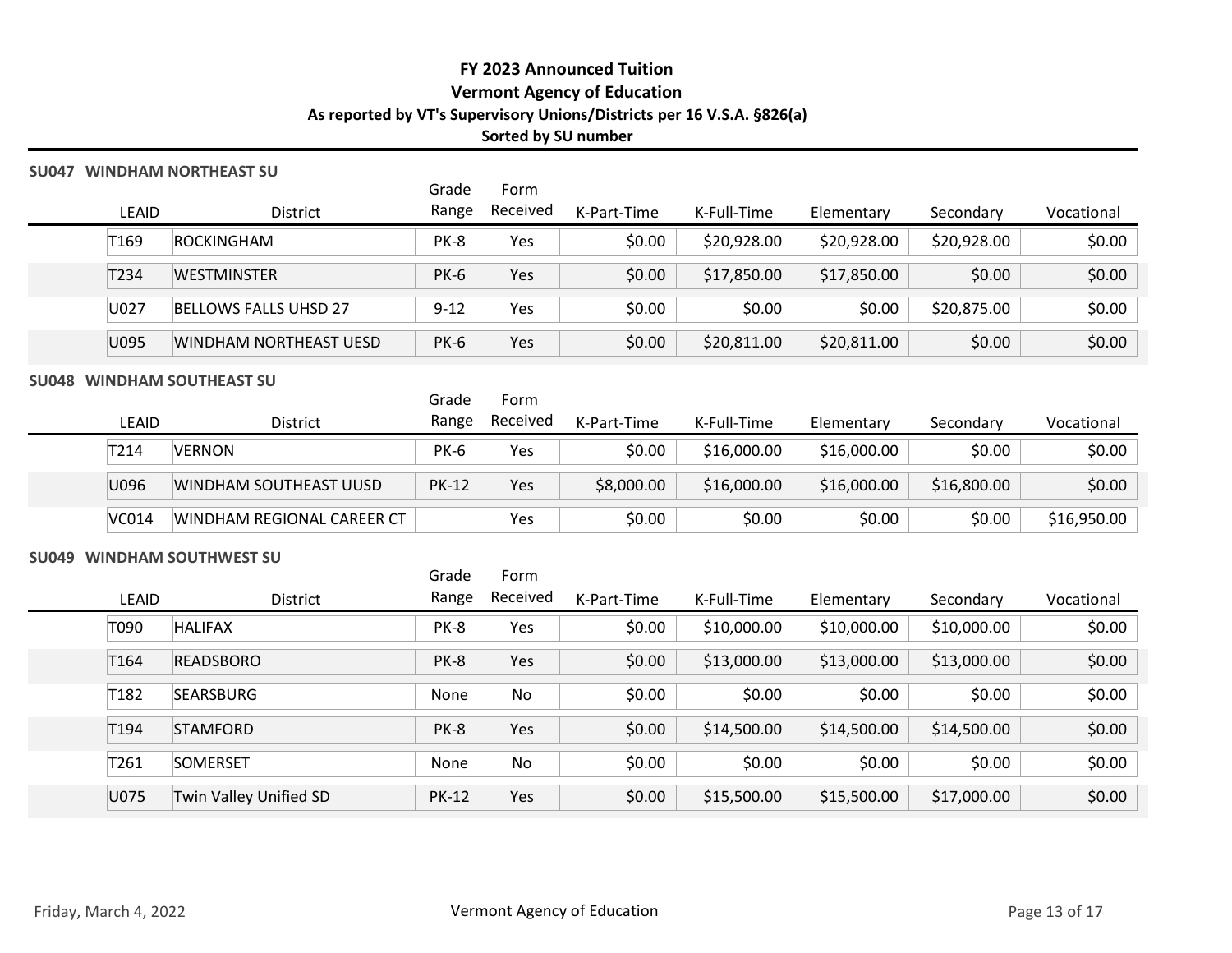#### SU051 WINDSOR CENTRAL SU

|                       |                             |              |                                                 | FY 2023 Announced Tuition                                                                                    |             |             |             |            |
|-----------------------|-----------------------------|--------------|-------------------------------------------------|--------------------------------------------------------------------------------------------------------------|-------------|-------------|-------------|------------|
|                       |                             |              | Sorted by SU number                             | <b>Vermont Agency of Education</b><br>As reported by VT's Supervisory Unions/Districts per 16 V.S.A. §826(a) |             |             |             |            |
| 51 WINDSOR CENTRAL SU |                             | Grade        | Form                                            |                                                                                                              |             |             |             |            |
| LEAID                 | District                    | Range        | Received                                        | K-Part-Time                                                                                                  | K-Full-Time | Elementary  | Secondary   | Vocational |
| T <sub>153</sub>      | PITTSFIELD                  | None         | No                                              | \$0.00                                                                                                       | \$0.00      | \$0.00      | \$0.00      | \$0.00     |
|                       | Windsor Central Unified USD | <b>PK-12</b> | Yes                                             | \$0.00                                                                                                       | \$16,425.00 | \$16,425.00 | \$18,985.00 | \$0.00     |
| U076                  |                             |              |                                                 |                                                                                                              |             |             |             |            |
|                       | 52 WINDSOR SOUTHEAST SU     |              | $\sigma$ and $\sigma$ and $\sigma$ and $\sigma$ |                                                                                                              |             |             |             |            |

#### SU052 WINDSOR SOUTHEAST SU

|                     |                          |                                    |                |                        | FY 2023 Announced Tuition<br><b>Vermont Agency of Education</b>        |             |             |             |             |
|---------------------|--------------------------|------------------------------------|----------------|------------------------|------------------------------------------------------------------------|-------------|-------------|-------------|-------------|
|                     |                          |                                    |                | Sorted by SU number    | As reported by VT's Supervisory Unions/Districts per 16 V.S.A. §826(a) |             |             |             |             |
|                     |                          | <b>SU051 WINDSOR CENTRAL SU</b>    |                |                        |                                                                        |             |             |             |             |
|                     | LEAID                    | District                           | Grade<br>Range | Form<br>Received       | K-Part-Time                                                            | K-Full-Time | Elementary  | Secondary   | Vocational  |
|                     | T153                     | PITTSFIELD                         | None           | No                     | \$0.00                                                                 | \$0.00      | \$0.00      | \$0.00      | \$0.00      |
|                     | U076                     | <b>Windsor Central Unified USD</b> | <b>PK-12</b>   | Yes                    | \$0.00                                                                 | \$16,425.00 | \$16,425.00 | \$18,985.00 | \$0.00      |
|                     |                          | <b>SU052 WINDSOR SOUTHEAST SU</b>  |                |                        |                                                                        |             |             |             |             |
|                     | LEAID                    | District                           | Grade<br>Range | Form<br>Received       | K-Part-Time                                                            | K-Full-Time | Elementary  | Secondary   | Vocational  |
|                     | T094                     | <b>HARTLAND</b>                    | PK-8           | Yes                    | \$9,450.00                                                             | \$18,900.00 | \$18,900.00 | \$18,900.00 | \$0.00      |
|                     | T227                     | WEATHERSFIELD                      | PK-8           | Yes                    | \$9,450.00                                                             | \$18,900.00 | \$18,900.00 | \$18,900.00 | \$0.00      |
|                     | U086                     | MT. ASCUTNEY SD                    | <b>PK-12</b>   | Yes                    | \$9,450.00                                                             | \$18,900.00 | \$18,900.00 | \$18,900.00 | \$0.00      |
|                     | <b>SU054 HARTFORD SD</b> |                                    |                |                        |                                                                        |             |             |             |             |
|                     | LEAID                    | District                           | Grade<br>Range | Form<br>Received       | K-Part-Time                                                            | K-Full-Time | Elementary  | Secondary   | Vocational  |
|                     | T093                     | <b>HARTFORD</b>                    | <b>PK-12</b>   | Yes                    | \$0.00                                                                 | \$17,500.00 | \$17,500.00 | \$19,500.00 | \$0.00      |
|                     | <b>VC007</b>             | HARTFORD AREA CAREER/TECH C        | $9 - 12$       | Yes                    | \$0.00                                                                 | \$0.00      | \$0.00      | \$0.00      | \$19,700.00 |
|                     |                          |                                    |                |                        |                                                                        |             |             |             |             |
| <b>SU055 SAU 70</b> |                          |                                    | Grade          | Form                   |                                                                        |             |             |             |             |
|                     | LEAID                    | District                           |                | Range Received         | K-Part-Time                                                            | K-Full-Time | Elementary  | Secondary   | Vocational  |
|                     | T145                     | NORWICH                            | <b>PK-6</b>    | No                     | \$0.00                                                                 | \$0.00      | \$14,118.00 | \$0.00      | \$0.00      |
|                     | SU056 SPRINGFIELD SD     |                                    |                |                        |                                                                        |             |             |             |             |
|                     | LEAID                    | District                           | Grade          | Form<br>Range Received | K-Part-Time                                                            | K-Full-Time | Elementary  | Secondary   | Vocational  |
|                     |                          |                                    |                |                        |                                                                        |             |             |             |             |

### SU054 HARTFORD SD

| T227<br>U086<br><b>SU054 HARTFORD SD</b><br>LEAID<br>T093<br><b>VC007</b><br><b>SU055 SAU 70</b><br>LEAID | WEATHERSFIELD<br>MT. ASCUTNEY SD<br>District<br><b>HARTFORD</b><br>HARTFORD AREA CAREER/TECH C | PK-8<br><b>PK-12</b><br>Grade<br>Range<br><b>PK-12</b><br>$9 - 12$ | Yes<br>Yes<br>Form<br>Received<br>Yes<br>Yes | \$9,450.00<br>\$9,450.00<br>K-Part-Time<br>\$0.00<br>\$0.00 | \$18,900.00<br>\$18,900.00<br>K-Full-Time<br>\$17,500.00 | \$18,900.00<br>\$18,900.00<br>Elementary<br>\$17,500.00 | \$18,900.00<br>\$18,900.00<br>Secondary<br>\$19,500.00 | \$0.00<br>\$0.00<br>Vocational<br>\$0.00 |
|-----------------------------------------------------------------------------------------------------------|------------------------------------------------------------------------------------------------|--------------------------------------------------------------------|----------------------------------------------|-------------------------------------------------------------|----------------------------------------------------------|---------------------------------------------------------|--------------------------------------------------------|------------------------------------------|
|                                                                                                           |                                                                                                |                                                                    |                                              |                                                             |                                                          |                                                         |                                                        |                                          |
|                                                                                                           |                                                                                                |                                                                    |                                              |                                                             |                                                          |                                                         |                                                        |                                          |
|                                                                                                           |                                                                                                |                                                                    |                                              |                                                             |                                                          |                                                         |                                                        |                                          |
|                                                                                                           |                                                                                                |                                                                    |                                              |                                                             |                                                          |                                                         |                                                        |                                          |
|                                                                                                           |                                                                                                |                                                                    |                                              |                                                             |                                                          |                                                         |                                                        |                                          |
|                                                                                                           |                                                                                                |                                                                    |                                              |                                                             |                                                          |                                                         |                                                        |                                          |
|                                                                                                           |                                                                                                |                                                                    |                                              |                                                             | \$0.00                                                   | \$0.00                                                  | \$0.00                                                 | \$19,700.00                              |
|                                                                                                           |                                                                                                |                                                                    |                                              |                                                             |                                                          |                                                         |                                                        |                                          |
|                                                                                                           |                                                                                                | Grade                                                              | Form                                         |                                                             |                                                          |                                                         |                                                        |                                          |
|                                                                                                           | District                                                                                       | Range                                                              | Received                                     | K-Part-Time                                                 | K-Full-Time                                              | Elementary                                              | Secondary                                              | Vocational                               |
| T145                                                                                                      | NORWICH                                                                                        | <b>PK-6</b>                                                        | No                                           | \$0.00                                                      | \$0.00                                                   | \$14,118.00                                             | \$0.00                                                 | \$0.00                                   |
| <b>SU056 SPRINGFIELD SD</b>                                                                               |                                                                                                |                                                                    |                                              |                                                             |                                                          |                                                         |                                                        |                                          |
|                                                                                                           |                                                                                                | Grade                                                              | Form                                         |                                                             |                                                          |                                                         |                                                        |                                          |
| LEAID                                                                                                     | District                                                                                       | Range                                                              | Received                                     | K-Part-Time                                                 | K-Full-Time                                              | Elementary                                              | Secondary                                              | Vocational                               |
| T193                                                                                                      | SPRINGFIELD                                                                                    | <b>PK-12</b>                                                       | Yes                                          | \$0.00                                                      | \$18,500.00                                              | \$18,500.00                                             | \$19,500.00                                            | \$0.00                                   |

#### SU055 SAU 70

|                     | LEAID                          | District                    | Range          | Received         | K-Part-Time                 | K-Full-Time | Elementary  | Secondary   | Vocational    |
|---------------------|--------------------------------|-----------------------------|----------------|------------------|-----------------------------|-------------|-------------|-------------|---------------|
|                     | T093                           | <b>HARTFORD</b>             | <b>PK-12</b>   | Yes              | \$0.00                      | \$17,500.00 | \$17,500.00 | \$19,500.00 | \$0.00        |
|                     | <b>VC007</b>                   | HARTFORD AREA CAREER/TECH C | $9 - 12$       | Yes              | \$0.00                      | \$0.00      | \$0.00      | \$0.00      | \$19,700.00   |
| <b>SU055 SAU 70</b> |                                |                             |                |                  |                             |             |             |             |               |
|                     | LEAID                          | District                    | Grade<br>Range | Form<br>Received | K-Part-Time                 | K-Full-Time | Elementary  | Secondary   | Vocational    |
|                     | T <sub>145</sub>               | <b>NORWICH</b>              | <b>PK-6</b>    | No               | \$0.00                      | \$0.00      | \$14,118.00 | \$0.00      | \$0.00        |
| <b>SU056</b>        | <b>SPRINGFIELD SD</b><br>LEAID | District                    | Grade<br>Range | Form<br>Received | K-Part-Time                 | K-Full-Time | Elementary  | Secondary   | Vocational    |
|                     | T193                           | SPRINGFIELD                 | <b>PK-12</b>   | Yes              | \$0.00                      | \$18,500.00 | \$18,500.00 | \$19,500.00 | \$0.00        |
|                     | Friday, March 4, 2022          |                             |                |                  | Vermont Agency of Education |             |             |             | Page 14 of 17 |

## Grade Range Received K-Part-Time K-Full-Time Form T193 SPRINGFIELD PK-12 Yes \$0.00 \$18,500.00 \$18,500.00 \$19,500.00 \$0.00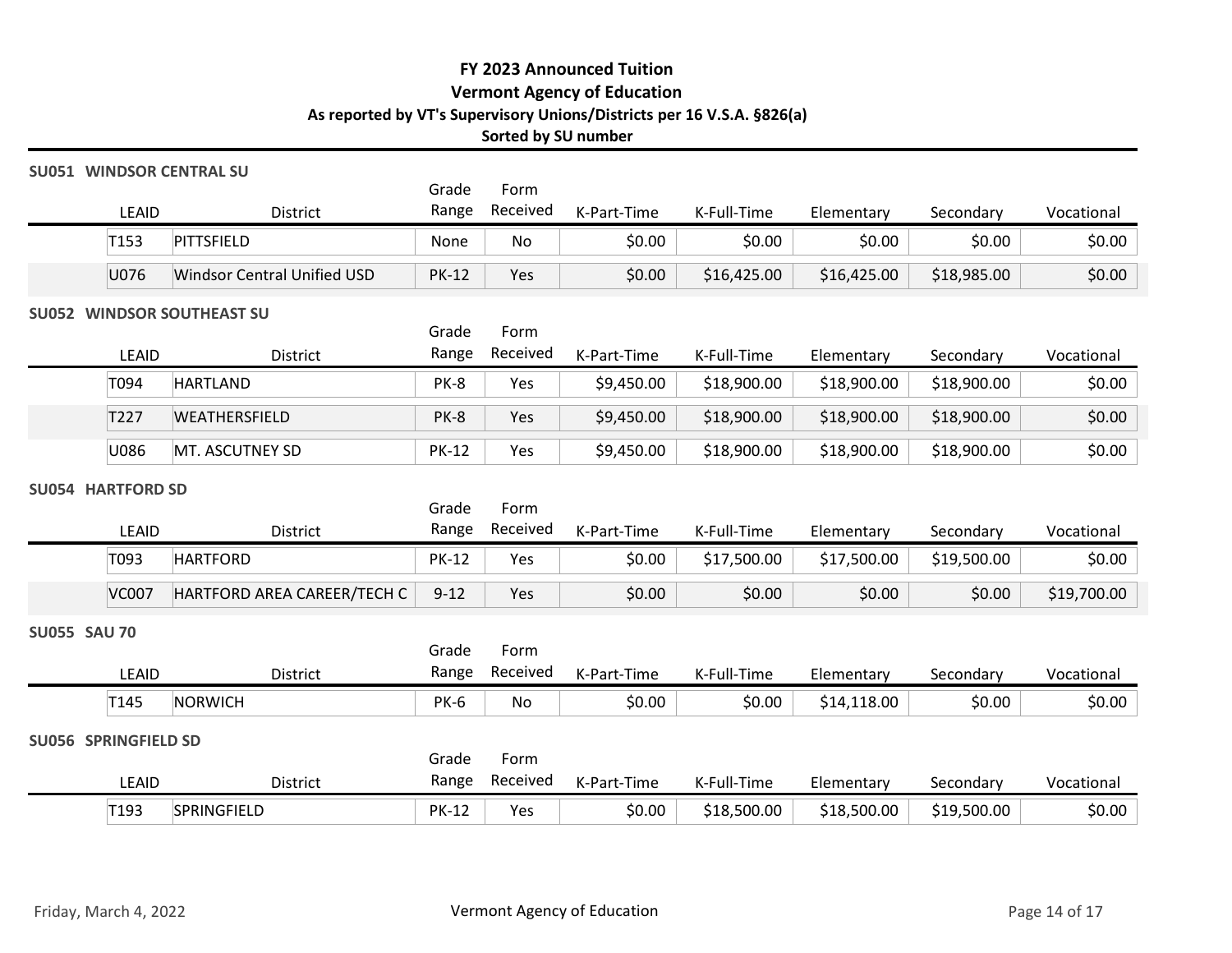#### SU061 BARRE SU

|                          |                            |              |                     | FY 2023 Announced Tuition                                                                                    |             |             |             |             |
|--------------------------|----------------------------|--------------|---------------------|--------------------------------------------------------------------------------------------------------------|-------------|-------------|-------------|-------------|
|                          |                            |              |                     | <b>Vermont Agency of Education</b><br>As reported by VT's Supervisory Unions/Districts per 16 V.S.A. §826(a) |             |             |             |             |
|                          |                            |              | Sorted by SU number |                                                                                                              |             |             |             |             |
| <b>061 BARRE SU</b>      |                            | Grade        | Form                |                                                                                                              |             |             |             |             |
| LEAID                    | District                   | Range        | Received            | K-Part-Time                                                                                                  | K-Full-Time | Elementary  | Secondary   | Vocational  |
|                          | <b>BARRE UNIFIED USD</b>   | <b>PK-12</b> | Yes                 | \$0.00                                                                                                       | \$15,645.00 | \$15,645.00 | \$16,082.00 | \$0.00      |
| U097                     |                            |              |                     |                                                                                                              |             |             |             |             |
| <b>VC002</b>             | CENTRAL VERMONT CAREER CTR |              | Yes                 | \$0.00                                                                                                       | \$0.00      | \$0.00      | \$0.00      | \$17,361.00 |
| <b>063 TWO RIVERS SU</b> |                            |              |                     |                                                                                                              |             |             |             |             |

#### SU063 TWO RIVERS SU

|                                        |                                                 |                | Sorted by SU number | <b>FY 2023 Announced Tuition</b><br><b>Vermont Agency of Education</b> | As reported by VT's Supervisory Unions/Districts per 16 V.S.A. §826(a) |             |             |             |
|----------------------------------------|-------------------------------------------------|----------------|---------------------|------------------------------------------------------------------------|------------------------------------------------------------------------|-------------|-------------|-------------|
| <b>J061 BARRE SU</b><br>LEAID          | <b>District</b>                                 | Grade<br>Range | Form<br>Received    | K-Part-Time                                                            | K-Full-Time                                                            | Elementary  | Secondary   | Vocational  |
| U097                                   | <b>BARRE UNIFIED USD</b>                        | <b>PK-12</b>   | Yes                 | \$0.00                                                                 | \$15,645.00                                                            | \$15,645.00 | \$16,082.00 | \$0.00      |
| <b>VC002</b>                           | CENTRAL VERMONT CAREER CTR                      |                | Yes                 | \$0.00                                                                 | \$0.00                                                                 | \$0.00      | \$0.00      | \$17,361.00 |
| <b>J063 TWO RIVERS SU</b><br>LEAID     | District                                        | Grade<br>Range | Form<br>Received    | K-Part-Time                                                            | K-Full-Time                                                            | Elementary  | Secondary   | Vocational  |
| U077                                   | <b>Green Mountain Unified SD</b>                | $K-12$         | Yes                 | \$0.00                                                                 | \$14,500.00                                                            | \$14,500.00 | \$16,000.00 | \$0.00      |
| U083                                   | Ludlow-Mt. Holly Unified USD                    | <b>PK-6</b>    | Yes                 | \$0.00                                                                 | \$17,000.00                                                            | \$17,000.00 | \$0.00      | \$0.00      |
| LEAID                                  | <b>J064 RIVENDELL INTERSTATE SD</b><br>District | Grade<br>Range | Form<br>Received    | K-Part-Time                                                            | K-Full-Time                                                            | Elementary  | Secondary   | Vocational  |
| U146                                   | RIVENDELL INTERSTATE SCHOOL                     | <b>PK-12</b>   | Yes                 | \$0.00                                                                 | \$12,000.00                                                            | \$12,000.00 | \$16,500.00 | \$0.00      |
| <b>J065 ESSEX WESTFORD SD</b><br>LEAID | <b>District</b>                                 | Grade<br>Range | Form<br>Received    | K-Part-Time                                                            | K-Full-Time                                                            |             |             | Vocational  |
|                                        |                                                 |                |                     |                                                                        |                                                                        | Elementary  | Secondary   |             |

# SU064 RIVENDELL INTERSTATE SD

|       |                             | Grade        | Form     |             |             |             |             |            |
|-------|-----------------------------|--------------|----------|-------------|-------------|-------------|-------------|------------|
| LEAID | <b>District</b>             | Range        | Received | K-Part-Time | K-Full-Time | Elementarv  | Secondary   | Vocational |
| U146  | RIVENDELL INTERSTATE SCHOOL | <b>PK-12</b> | Yes      | \$0.00      | \$12,000.00 | \$12,000.00 | \$16,500.00 | \$0.00     |

#### SU065 ESSEX WESTFORD SD

|                            | ᄔᄓ           | <b>DISCITLE</b>                   | ∽סיי∾י         |                  | $N$ <sup>-<math>\Gamma</math></sup> and $\Gamma$ in the | <b>IS-LATE LITTLE</b> | Lichichtary | <b>JECUTIUAL</b> | v ocationiai  |
|----------------------------|--------------|-----------------------------------|----------------|------------------|---------------------------------------------------------|-----------------------|-------------|------------------|---------------|
|                            | U097         | <b>BARRE UNIFIED USD</b>          | <b>PK-12</b>   | Yes              | \$0.00                                                  | \$15,645.00           | \$15,645.00 | \$16,082.00      | \$0.00        |
|                            | <b>VC002</b> | CENTRAL VERMONT CAREER CTR        |                | Yes              | \$0.00                                                  | \$0.00                | \$0.00      | \$0.00           | \$17,361.00   |
| <b>SU063 TWO RIVERS SU</b> |              |                                   |                |                  |                                                         |                       |             |                  |               |
|                            |              |                                   | Grade<br>Range | Form<br>Received |                                                         |                       |             |                  |               |
|                            | LEAID        | District                          |                |                  | K-Part-Time                                             | K-Full-Time           | Elementary  | Secondary        | Vocational    |
|                            | U077         | <b>Green Mountain Unified SD</b>  | $K-12$         | Yes              | \$0.00                                                  | \$14,500.00           | \$14,500.00 | \$16,000.00      | \$0.00        |
|                            | U083         | Ludlow-Mt. Holly Unified USD      | <b>PK-6</b>    | Yes              | \$0.00                                                  | \$17,000.00           | \$17,000.00 | \$0.00           | \$0.00        |
|                            |              | SU064 RIVENDELL INTERSTATE SD     |                |                  |                                                         |                       |             |                  |               |
|                            | LEAID        | District                          | Grade<br>Range | Form<br>Received | K-Part-Time                                             | K-Full-Time           | Elementary  | Secondary        | Vocational    |
|                            | U146         | RIVENDELL INTERSTATE SCHOOL       | <b>PK-12</b>   | Yes              | \$0.00                                                  | \$12,000.00           | \$12,000.00 | \$16,500.00      | \$0.00        |
|                            |              |                                   |                |                  |                                                         |                       |             |                  |               |
| SU065 ESSEX WESTFORD SD    |              |                                   | Grade          | Form             |                                                         |                       |             |                  |               |
|                            | LEAID        | District                          | Range          | Received         | K-Part-Time                                             | K-Full-Time           | Elementary  | Secondary        | Vocational    |
|                            | U051         | <b>ESSEX WESTFORD ED COMM USD</b> | <b>PK-12</b>   | Yes              | \$0.00                                                  | \$18,000.00           | \$18,000.00 | \$18,000.00      | \$0.00        |
|                            | <b>VC006</b> | CENTER FOR TECHNOLOGY ESSEX       | $9 - 12$       | Yes              | \$0.00                                                  | \$0.00                | \$0.00      | \$0.00           | \$18,000.00   |
|                            |              |                                   |                |                  |                                                         |                       |             |                  |               |
|                            |              |                                   |                |                  |                                                         |                       |             |                  |               |
|                            |              |                                   |                |                  |                                                         |                       |             |                  |               |
|                            |              |                                   |                |                  |                                                         |                       |             |                  |               |
|                            |              |                                   |                |                  |                                                         |                       |             |                  |               |
|                            |              |                                   |                |                  |                                                         |                       |             |                  |               |
|                            |              |                                   |                |                  |                                                         |                       |             |                  |               |
| Friday, March 4, 2022      |              |                                   |                |                  | Vermont Agency of Education                             |                       |             |                  | Page 15 of 17 |
|                            |              |                                   |                |                  |                                                         |                       |             |                  |               |
|                            |              |                                   |                |                  |                                                         |                       |             |                  |               |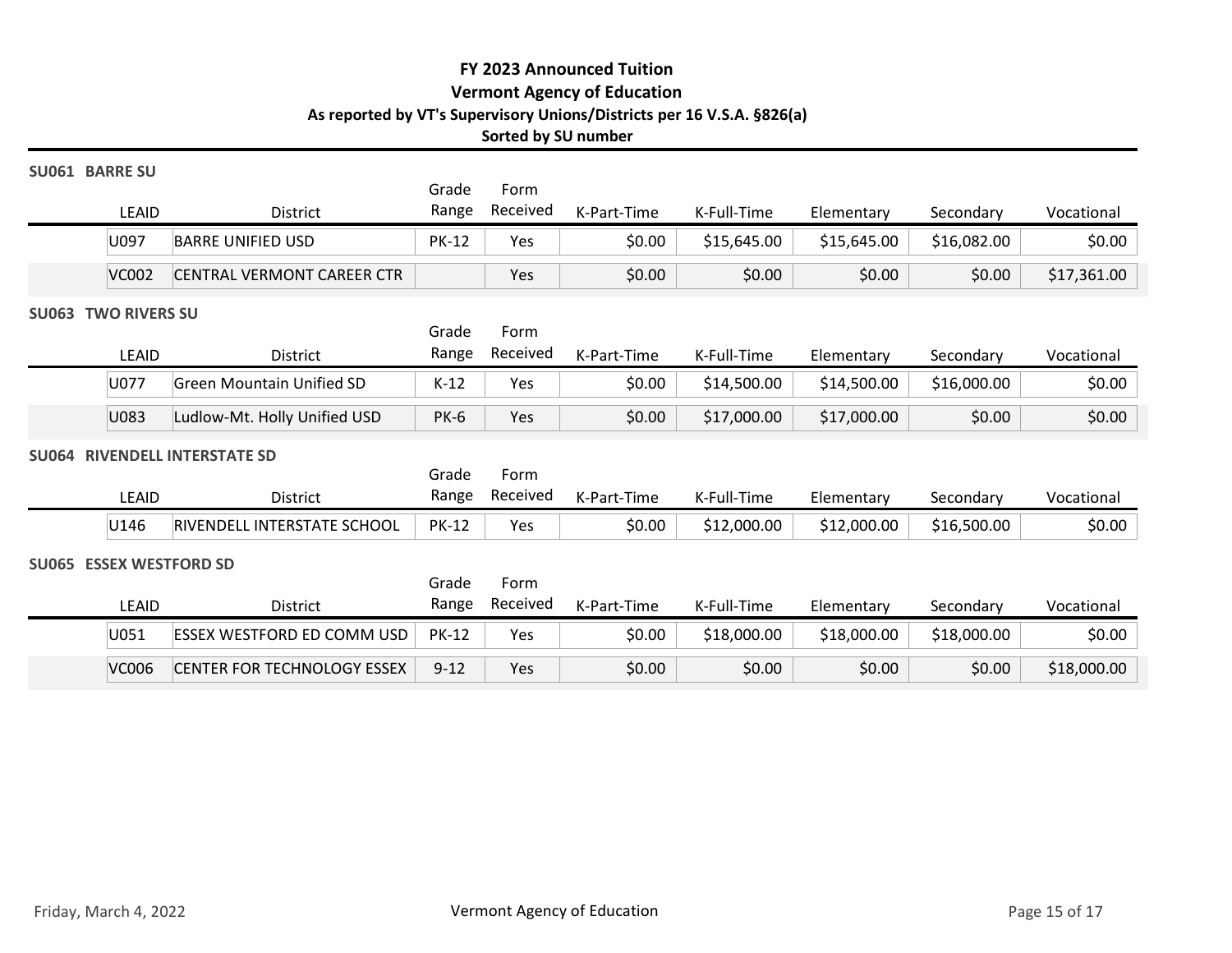### SU066 GREATER RUTLAND COUNTY SU

|                                   |                                       |                |                     | FY 2023 Announced Tuition                                                                                    |             |             |             |            |
|-----------------------------------|---------------------------------------|----------------|---------------------|--------------------------------------------------------------------------------------------------------------|-------------|-------------|-------------|------------|
|                                   |                                       |                | Sorted by SU number | <b>Vermont Agency of Education</b><br>As reported by VT's Supervisory Unions/Districts per 16 V.S.A. §826(a) |             |             |             |            |
|                                   | <b>J066 GREATER RUTLAND COUNTY SU</b> | Grade          | Form                |                                                                                                              |             |             |             |            |
| LEAID                             | District                              | Range          | Received            | K-Part-Time                                                                                                  | K-Full-Time | Elementary  | Secondary   | Vocational |
| T101                              | <b>IRA</b>                            | None           | Yes                 | \$0.00                                                                                                       | \$0.00      | \$0.00      | \$0.00      | \$0.00     |
| T174                              | <b>RUTLAND TOWN</b>                   | PK-8           | Yes                 | \$15,000.00                                                                                                  | \$15,000.00 | \$15,000.00 | \$16,500.00 | \$0.00     |
| U069                              | <b>Wells Spring Unified USD</b>       | PK-6           | Yes                 | \$15,000.00                                                                                                  | \$15,000.00 | \$15,000.00 | \$0.00      | \$0.00     |
| U070                              | Quary Valley Unified USD              | <b>PK-12</b>   | Yes                 | \$15,000.00                                                                                                  | \$15,000.00 | \$15,000.00 | \$17,500.00 | \$0.00     |
| <b>J067 KINGDOM EAST SD</b>       |                                       |                |                     |                                                                                                              |             |             |             |            |
| LEAID                             | District                              | Grade<br>Range | Form<br>Received    | K-Part-Time                                                                                                  | K-Full-Time | Elementary  | Secondary   | Vocational |
| U064                              | Kingdom East Unified USD              | PK-8           | Yes                 | \$0.00                                                                                                       | \$18,101.00 | \$18,101.00 | \$18,101.00 | \$0.00     |
| <b>J068 CENTRAL VERMONT SU</b>    |                                       |                |                     |                                                                                                              |             |             |             |            |
|                                   |                                       | Grade          | Form                |                                                                                                              |             |             |             |            |
| LEAID                             | District                              |                | Range Received      | K-Part-Time                                                                                                  | K-Full-Time | Elementary  | Secondary   | Vocational |
| U067                              | Echo Valley Community SD              | PK-8           | Yes                 | \$0.00                                                                                                       | \$10,300.00 | \$10,300.00 | \$14,500.00 | \$0.00     |
| U068                              | Paine Mountain SD                     | <b>PK-12</b>   | Yes                 | \$0.00                                                                                                       | \$10,300.00 | \$10,300.00 | \$16,000.00 | \$0.00     |
| <b>J069 MONTPELIER ROXBURY SU</b> |                                       |                |                     |                                                                                                              |             |             |             |            |
|                                   |                                       |                |                     |                                                                                                              |             |             |             |            |

# SU067 KINGDOM EAST SD

|       |                          | Grade | Form     |             |             |             |             |            |
|-------|--------------------------|-------|----------|-------------|-------------|-------------|-------------|------------|
| LEAID | District                 | Range | Received | K-Part-Time | K-Full-Time | Elementary  | Secondary   | Vocational |
| U064  | Kingdom East Unified USD | PK-8  | Yes      | \$0.00      | \$18,101.00 | \$18,101.00 | \$18,101.00 | \$0.00     |

#### SU068 CENTRAL VERMONT SU

| \$0.00<br>U069<br><b>Wells Spring Unified USD</b><br>\$0.00<br><b>PK-6</b><br>Yes<br>\$15,000.00<br>\$15,000.00<br>\$15,000.00<br>\$0.00<br>U070<br>Quary Valley Unified USD<br><b>PK-12</b><br>\$15,000.00<br>\$15,000.00<br>\$15,000.00<br>\$17,500.00<br>Yes<br>Grade<br>Form<br>Received<br>Range<br>LEAID<br>K-Full-Time<br>District<br>K-Part-Time<br>Elementary<br>Secondary<br>Vocational<br>U064<br>Kingdom East Unified USD<br>\$0.00<br>\$18,101.00<br>\$18,101.00<br>\$18,101.00<br>PK-8<br>Yes<br>Grade<br>Form<br>Received<br>Range<br>LEAID<br>K-Full-Time<br>District<br>K-Part-Time<br>Vocational<br>Elementary<br>Secondary<br>\$0.00<br>U067<br>Echo Valley Community SD<br>\$0.00<br>\$10,300.00<br>\$10,300.00<br>\$14,500.00<br>PK-8<br>Yes<br>U068<br>Paine Mountain SD<br><b>PK-12</b><br>\$0.00<br>\$10,300.00<br>\$10,300.00<br>\$16,000.00<br>\$0.00<br>Yes<br>Form<br>Grade<br>Received<br>Range<br>LEAID<br>District<br>K-Part-Time<br>K-Full-Time<br>Elementary<br>Secondary<br>Vocational<br>U071<br>\$0.00<br>Montpelier Roxbury Unified USD<br><b>PK-12</b><br>Yes<br>\$0.00<br>\$14,000.00<br>\$14,000.00<br>\$17,000.00<br>PATRICIA A HANNAFORD CAREER CTR SD<br>Grade<br>Form<br>Received<br>LEAID<br>Range<br>District<br>K-Part-Time<br>K-Full-Time<br>Elementary<br>Vocational<br>Secondary<br>PATRICIA HANNAFORD CAREER CT<br>\$0.00<br><b>VC001</b><br>\$0.00<br>\$0.00<br>\$0.00<br>\$24,348.00<br>Yes<br>Vermont Agency of Education<br>Page 16 of 17<br>Friday, March 4, 2022 |  |  |  |  |        |
|---------------------------------------------------------------------------------------------------------------------------------------------------------------------------------------------------------------------------------------------------------------------------------------------------------------------------------------------------------------------------------------------------------------------------------------------------------------------------------------------------------------------------------------------------------------------------------------------------------------------------------------------------------------------------------------------------------------------------------------------------------------------------------------------------------------------------------------------------------------------------------------------------------------------------------------------------------------------------------------------------------------------------------------------------------------------------------------------------------------------------------------------------------------------------------------------------------------------------------------------------------------------------------------------------------------------------------------------------------------------------------------------------------------------------------------------------------------------------------------------------------------------------|--|--|--|--|--------|
|                                                                                                                                                                                                                                                                                                                                                                                                                                                                                                                                                                                                                                                                                                                                                                                                                                                                                                                                                                                                                                                                                                                                                                                                                                                                                                                                                                                                                                                                                                                           |  |  |  |  |        |
| <b>SU067 KINGDOM EAST SD</b><br><b>SU068 CENTRAL VERMONT SU</b><br><b>SU069 MONTPELIER ROXBURY SU</b><br><b>TE001</b>                                                                                                                                                                                                                                                                                                                                                                                                                                                                                                                                                                                                                                                                                                                                                                                                                                                                                                                                                                                                                                                                                                                                                                                                                                                                                                                                                                                                     |  |  |  |  |        |
|                                                                                                                                                                                                                                                                                                                                                                                                                                                                                                                                                                                                                                                                                                                                                                                                                                                                                                                                                                                                                                                                                                                                                                                                                                                                                                                                                                                                                                                                                                                           |  |  |  |  |        |
|                                                                                                                                                                                                                                                                                                                                                                                                                                                                                                                                                                                                                                                                                                                                                                                                                                                                                                                                                                                                                                                                                                                                                                                                                                                                                                                                                                                                                                                                                                                           |  |  |  |  |        |
|                                                                                                                                                                                                                                                                                                                                                                                                                                                                                                                                                                                                                                                                                                                                                                                                                                                                                                                                                                                                                                                                                                                                                                                                                                                                                                                                                                                                                                                                                                                           |  |  |  |  |        |
|                                                                                                                                                                                                                                                                                                                                                                                                                                                                                                                                                                                                                                                                                                                                                                                                                                                                                                                                                                                                                                                                                                                                                                                                                                                                                                                                                                                                                                                                                                                           |  |  |  |  | \$0.00 |
|                                                                                                                                                                                                                                                                                                                                                                                                                                                                                                                                                                                                                                                                                                                                                                                                                                                                                                                                                                                                                                                                                                                                                                                                                                                                                                                                                                                                                                                                                                                           |  |  |  |  |        |
|                                                                                                                                                                                                                                                                                                                                                                                                                                                                                                                                                                                                                                                                                                                                                                                                                                                                                                                                                                                                                                                                                                                                                                                                                                                                                                                                                                                                                                                                                                                           |  |  |  |  |        |
|                                                                                                                                                                                                                                                                                                                                                                                                                                                                                                                                                                                                                                                                                                                                                                                                                                                                                                                                                                                                                                                                                                                                                                                                                                                                                                                                                                                                                                                                                                                           |  |  |  |  |        |
|                                                                                                                                                                                                                                                                                                                                                                                                                                                                                                                                                                                                                                                                                                                                                                                                                                                                                                                                                                                                                                                                                                                                                                                                                                                                                                                                                                                                                                                                                                                           |  |  |  |  |        |
|                                                                                                                                                                                                                                                                                                                                                                                                                                                                                                                                                                                                                                                                                                                                                                                                                                                                                                                                                                                                                                                                                                                                                                                                                                                                                                                                                                                                                                                                                                                           |  |  |  |  |        |
|                                                                                                                                                                                                                                                                                                                                                                                                                                                                                                                                                                                                                                                                                                                                                                                                                                                                                                                                                                                                                                                                                                                                                                                                                                                                                                                                                                                                                                                                                                                           |  |  |  |  |        |
|                                                                                                                                                                                                                                                                                                                                                                                                                                                                                                                                                                                                                                                                                                                                                                                                                                                                                                                                                                                                                                                                                                                                                                                                                                                                                                                                                                                                                                                                                                                           |  |  |  |  |        |
|                                                                                                                                                                                                                                                                                                                                                                                                                                                                                                                                                                                                                                                                                                                                                                                                                                                                                                                                                                                                                                                                                                                                                                                                                                                                                                                                                                                                                                                                                                                           |  |  |  |  |        |
|                                                                                                                                                                                                                                                                                                                                                                                                                                                                                                                                                                                                                                                                                                                                                                                                                                                                                                                                                                                                                                                                                                                                                                                                                                                                                                                                                                                                                                                                                                                           |  |  |  |  |        |
|                                                                                                                                                                                                                                                                                                                                                                                                                                                                                                                                                                                                                                                                                                                                                                                                                                                                                                                                                                                                                                                                                                                                                                                                                                                                                                                                                                                                                                                                                                                           |  |  |  |  |        |
|                                                                                                                                                                                                                                                                                                                                                                                                                                                                                                                                                                                                                                                                                                                                                                                                                                                                                                                                                                                                                                                                                                                                                                                                                                                                                                                                                                                                                                                                                                                           |  |  |  |  |        |
|                                                                                                                                                                                                                                                                                                                                                                                                                                                                                                                                                                                                                                                                                                                                                                                                                                                                                                                                                                                                                                                                                                                                                                                                                                                                                                                                                                                                                                                                                                                           |  |  |  |  |        |
|                                                                                                                                                                                                                                                                                                                                                                                                                                                                                                                                                                                                                                                                                                                                                                                                                                                                                                                                                                                                                                                                                                                                                                                                                                                                                                                                                                                                                                                                                                                           |  |  |  |  |        |
|                                                                                                                                                                                                                                                                                                                                                                                                                                                                                                                                                                                                                                                                                                                                                                                                                                                                                                                                                                                                                                                                                                                                                                                                                                                                                                                                                                                                                                                                                                                           |  |  |  |  |        |
|                                                                                                                                                                                                                                                                                                                                                                                                                                                                                                                                                                                                                                                                                                                                                                                                                                                                                                                                                                                                                                                                                                                                                                                                                                                                                                                                                                                                                                                                                                                           |  |  |  |  |        |
|                                                                                                                                                                                                                                                                                                                                                                                                                                                                                                                                                                                                                                                                                                                                                                                                                                                                                                                                                                                                                                                                                                                                                                                                                                                                                                                                                                                                                                                                                                                           |  |  |  |  |        |
|                                                                                                                                                                                                                                                                                                                                                                                                                                                                                                                                                                                                                                                                                                                                                                                                                                                                                                                                                                                                                                                                                                                                                                                                                                                                                                                                                                                                                                                                                                                           |  |  |  |  |        |

#### SU069 MONTPELIER ROXBURY SU

|             |                                | Grade        | Form     |             |             |             |             |            |
|-------------|--------------------------------|--------------|----------|-------------|-------------|-------------|-------------|------------|
| <b>EAID</b> | District                       | Range        | Received | K-Part-Time | K-Full-Time | Elementary  | Secondary   | Vocational |
| U071        | Montpelier Roxbury Unified USD | <b>PK-12</b> | Yes      | \$0.00      | \$14,000.00 | \$14,000.00 | \$17,000.00 | \$0.00     |

## TE001 PATRICIA A HANNAFORD CAREER CTR SD

|       |                              | Grade | Form     |             |             |            |           |             |
|-------|------------------------------|-------|----------|-------------|-------------|------------|-----------|-------------|
| LEAID | District                     | Range | Received | K-Part-Time | K-Full-Time | Elementary | Secondary | Vocational  |
| VC001 | PATRICIA HANNAFORD CAREER CT |       | Yes      | \$0.00      | \$0.00      | \$0.00     | \$0.00    | \$24,348.00 |